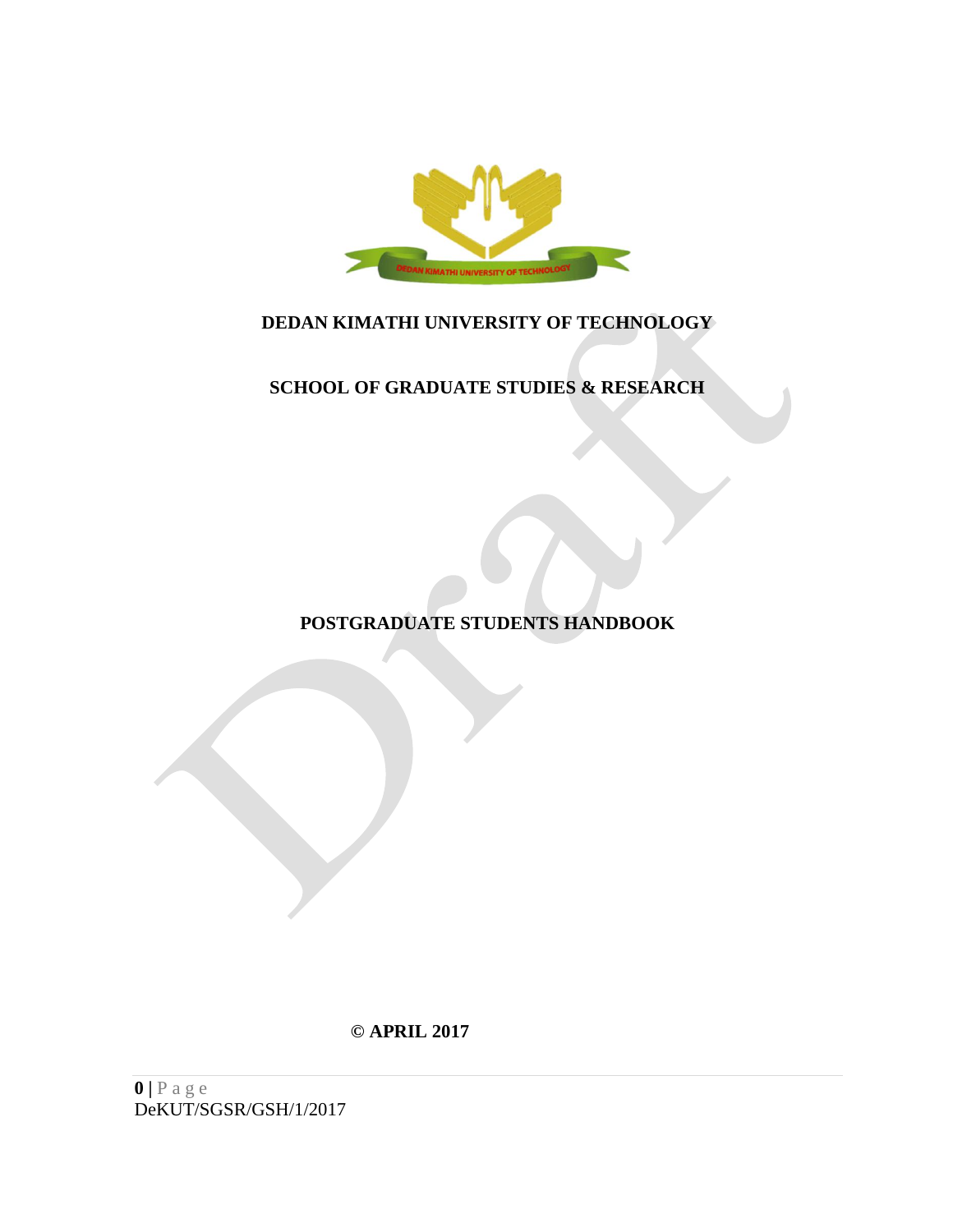# **TABLE OF CONTENTS**

| VISION AND MISSION OF DEDAN KIMATHI UNIVERSITY OF<br>1.1          |  |
|-------------------------------------------------------------------|--|
| 1.1.1                                                             |  |
| 1.1.2                                                             |  |
| 1.2                                                               |  |
| 1.3                                                               |  |
| 1.4                                                               |  |
| 2.0                                                               |  |
| 2.1 THE MANDATE OF THE SCHOOL OF GRADUATE STUDIES AND RESEARCH 3  |  |
| 2.1.1 CO-ORDINATION OF POSTGRADUATE SYLLABI AND REGULATIONS  3    |  |
|                                                                   |  |
| 2.1.3 ADMINISTRATION OF POSTGRADUATE SCHOLARSHIPS 4               |  |
|                                                                   |  |
| 3.0 COMMON REGULATIONS FOR THE MASTERS DEGREES IN ALL SCHOOLS  5  |  |
| 4.0 COMMON REGULATIONS FOR THE DEGREE OF DOCTOR OF PHILOSOPHY IN  |  |
|                                                                   |  |
|                                                                   |  |
|                                                                   |  |
|                                                                   |  |
|                                                                   |  |
|                                                                   |  |
|                                                                   |  |
|                                                                   |  |
| 6.2 COMMON REGULATIONS FOR THE DEGREE OF DOCTOR OF PHILOSOPHY  33 |  |
|                                                                   |  |
|                                                                   |  |
|                                                                   |  |
|                                                                   |  |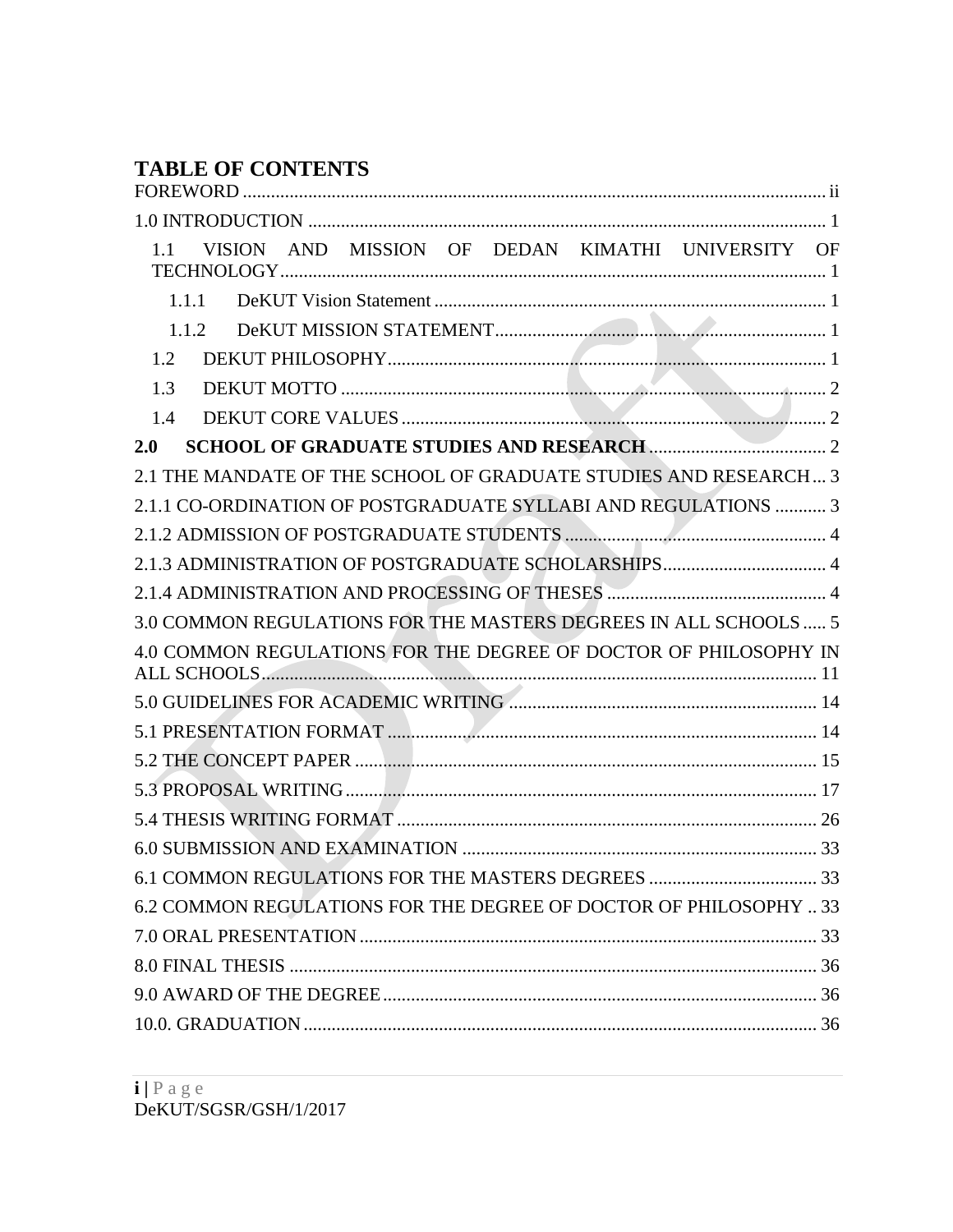#### <span id="page-2-0"></span>**FOREWORD**

Dedan Kimathi University of Technology (DeKUT) is a public Institution chattered on 14<sup>th</sup> December, 2012 in accordance to section 19 of the Universities Act, No. 42 of 2012. DeKUT's Main campus is located 6 Km from Nyeri town along Nyeri-Nyahururu road. Being a Premier Technological University Excelling in Quality Education, Research and Technology Transfer, the University endeavors to provide an academically stimulating, culturally diverse and quality learning environment that engenders research, innovation and technology development geared towards producing relevant human resources and leaders that contribute significantly to the attainment of national development goals.

DeKUT's growth is evidenced by the development and launching of competitive postgraduate curricula conceived by experts with a keen focus on national and international interests. This has seen the University continue to enrich and expand teaching, research and learning opportunities relevant to Vision 2030 and to the global sustainable development goals.

The University Management has invested and shall continue to invest in library which currently boost of over 30,000 volumes of print books, 200,000 e-books and 20,000 electronic Journals. DeKUT's virtual library has increased accessibility by staff and students to cutting edge scholarly materials reachable from any part of the globe. Investment in e-learning infrastructure makes it convenient for the DeKUT graduate students to study from their comfort zones.

This Graduate Studies and Research guide will go a long way in promoting quality education and research. It spells out the regulations and formats that guide all scholarly work considered for graduate certification at DeKUT. Certainly, students' and Supervisors' adherence to the standards stipulated herein will enhance DeKUT's position as 'Premier Technological University Excelling in Quality Education, Research and Technological Transfer for National Development'.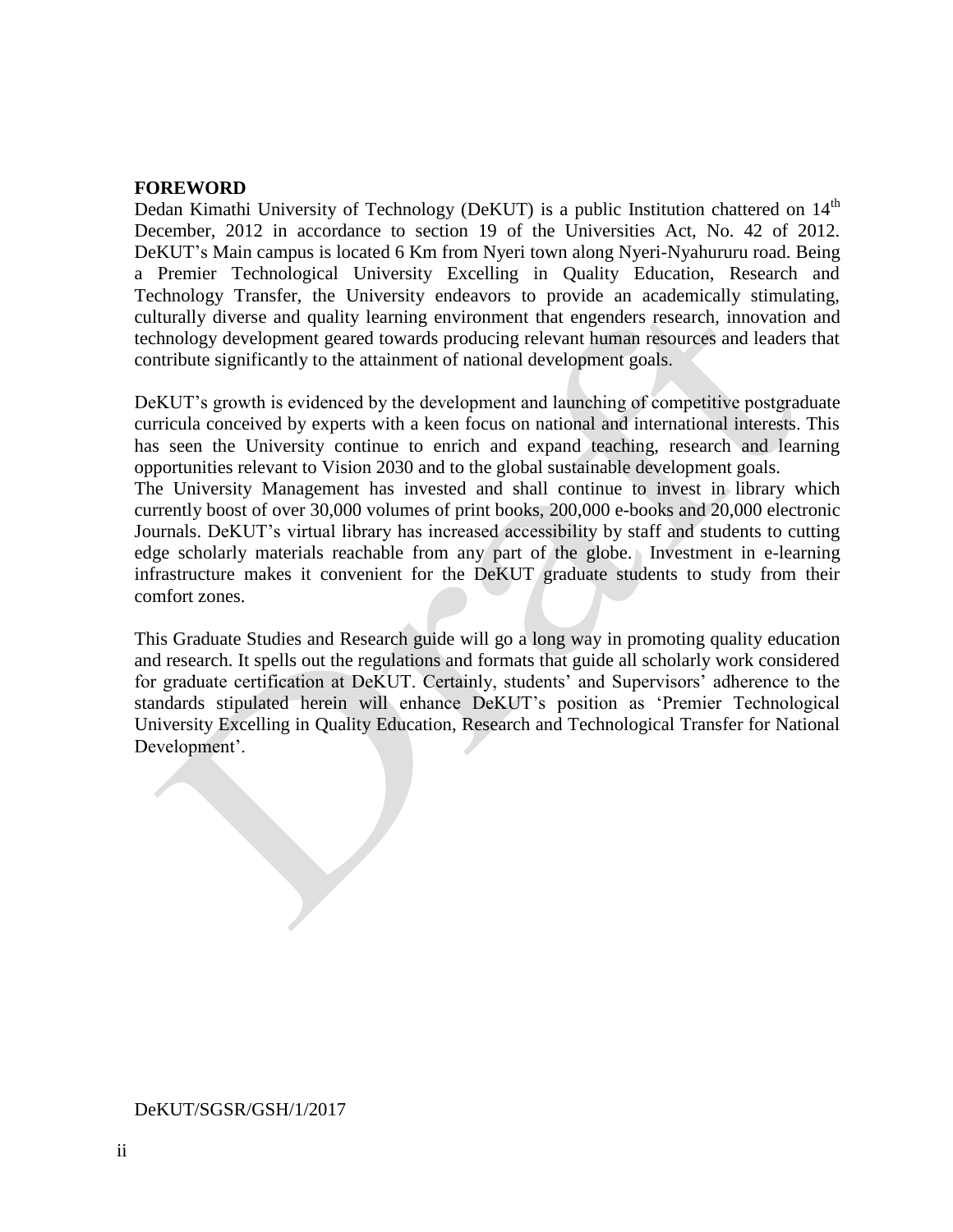# <span id="page-3-0"></span>**1.0 INTRODUCTION**

Dedan Kimathi University of Technology (DeKUT) is a successor of Kimathi University College of Technology (KUCT). It was awarded a Charter in December, 2012. DeKUT offers a range of degree programs at undergraduate level including Food Science and Technology, Engineering, Business, Actuarial Science, and Information and Communication Technology disciplines in addition to diploma and certificate courses. Currently, post graduate programs are offered in the School of Business Management and Economics, School of Science, School of Engineering, School of Computer Science and Information Technology, Institute of Food Bioresources Technology, Geothermal, Energy Training and Research Institute, and the Institute of Geomatics, Geographical Information Systems & Remote Sensing. These programs demonstrate DeKUT's commitment to becoming a premier university of technology. In line with Kenya's Vision 2030 of becoming a middle income economy, the University continues to implement an inspirational physical facilities development program to support its mission of providing quality learning environment that engenders research, innovation and technology development and transfer of the same for national development.

# <span id="page-3-1"></span>**1.1 VISION AND MISSION OF DEDAN KIMATHI UNIVERSITY OF TECHNOLOGY**

# <span id="page-3-2"></span>**1.1.1 DeKUT Vision Statement**

The Dedan Kimathi University of Technology vision is:

*"To be a premier technological University excelling in quality Education, Research and Technology transfer for national development"*

# <span id="page-3-3"></span>**1.1.2 DeKUT MISSION STATEMENT**

The Dedan Kimathi University of Technology mission is**:**

"*To provide academically stimulating, culturally diverse and quality learning environment that engenders research, innovation and technology development towards producing relevant human resources and leaders to contribute to attainment of national development goals''* 

# <span id="page-3-4"></span>**1.2 DEKUT PHILOSOPHY**

The establishment of Dedan Kimathi University of Technology was inspired by the belief that self-actualization, and solutions to global challenges are attainable through a spirit of dedication, self-confidence, determination, and best utilization of resources. The Institution also believes in being globally competitive through the employment of global competence skills. To actualize its beliefs and goals, the University is committed to investing in facilities and services that ensure an internationally excellent environment for education and for the achievement of its aims and objectives.

The ultimate goal of this philosophy is to mould Dedan Kimathi University of Technology into an institution of world class research, academic excellence, an exceptional student body, and one that harbors the highest level of innovation, creativity, scholarship and enterprises.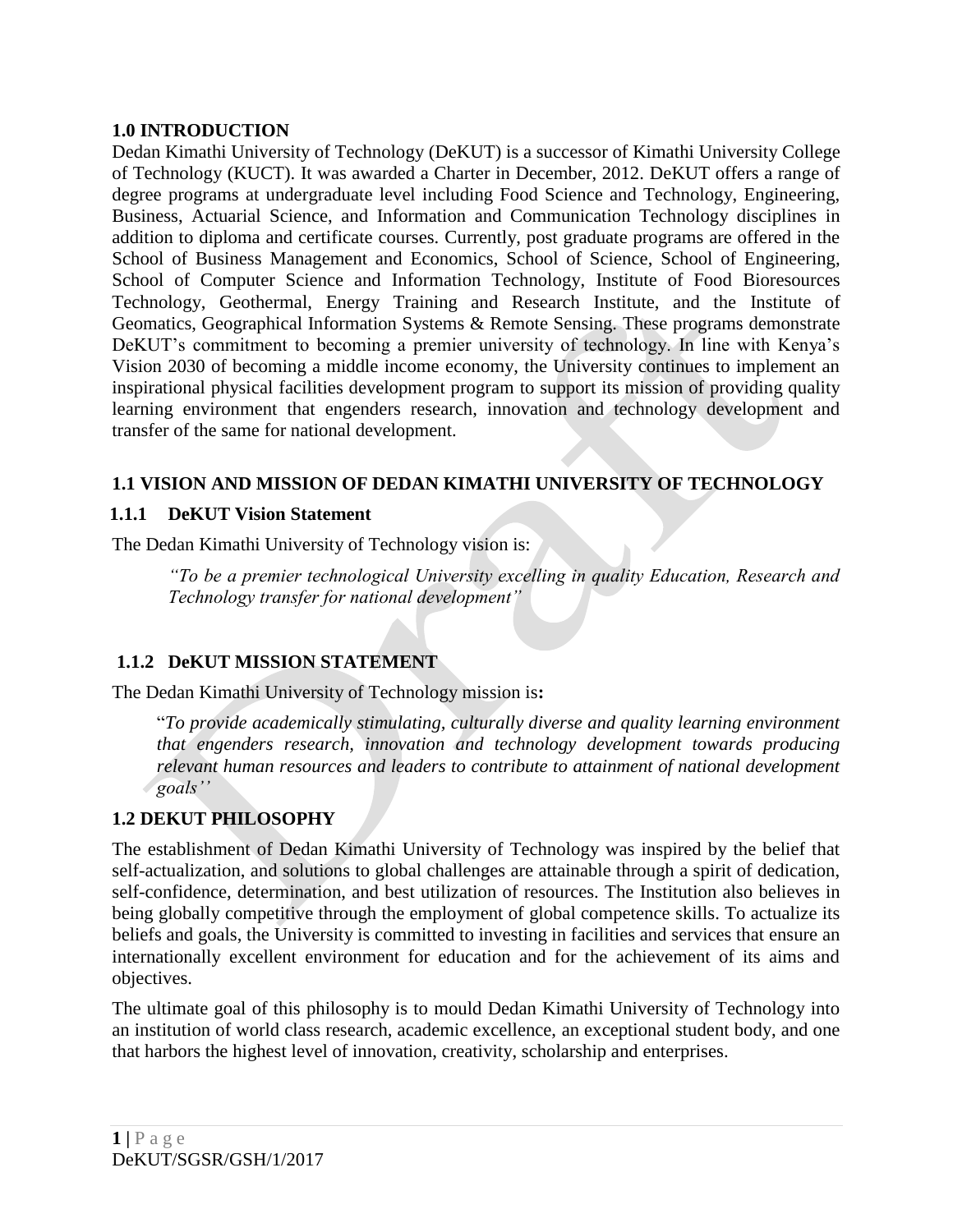# <span id="page-4-0"></span>**1.3 DEKUT MOTTO**

The Dedan Kimathi University of Technology motto is - *"Better Life through Technology"*

# <span id="page-4-1"></span>**1.4 DEKUT CORE VALUES**

Core values constitute the fundamental bedrock beliefs that drive the University. In pursuit of her mission, DeKUT will be guided by the following core values:-

- Innovation
- Scholarship
- Diversity
- Reliability
- Teamwork
- Nature and heritage.

The Vision and mission will be operationalized through three objectives:

- i. To produce quality graduates in line with University's mandate.
- ii. To generate research and innovations outputs with impact on the national development goals.
- iii. Transfer and commercialize technology from University and other international institutions to the benefit of students, University and local industry.

# <span id="page-4-2"></span>**2.0 SCHOOL OF GRADUATE STUDIES AND RESEARCH**

The DeKUT School of Graduate Studies and Research (SGSR) is mandated to establish and maintain a seamless administration and coordination systems of postgraduate syllabi and regulations, ensuring that DeKUT's advanced and/or professional studies are meticulously planned, organized and delivered as per the Standards and guidelines for an academic programme (PROG/STD/00) of Commission for Universities Standards and Guidelines (2014). quality standards and processes. The School has created systems that enable postgraduate students across the University Schools/Institutes, to fast track progress and hence complete their studies on time. Further, SGSR promotes scholarly research by identifying both local and international research funding opportunities and availing such information to graduate candidates; ensures quality supervision of postgraduate students and tracks their progress as per the approved research schedule; and requires students to disseminate research findings through publications in peer reviewed journals/conference proceedings (at least one publication at Masters and two for PhD level research) before award of the degree. The thesis examination process is efficient, plagiarism is checked prior to thesis defence and before binding of final thesis to improve academic integrity.

DeKUT's graduate programmes:-

a) Provide students with quality and advanced academic training enabling them expand their academic knowledge, research and analytical skills in Business Administration and Management, Economics, Supply Chain Management, Security Management and Forensics, Food Science Technology, Mechanical Engineering, Industrial Engineering and Management, Advanced Manufacturing and Automation Engineering, Leather technology, Computer Science, Geomatic Engineering, Geospatial Information Systems and Remote Sensing and Geothermal Energy Technology.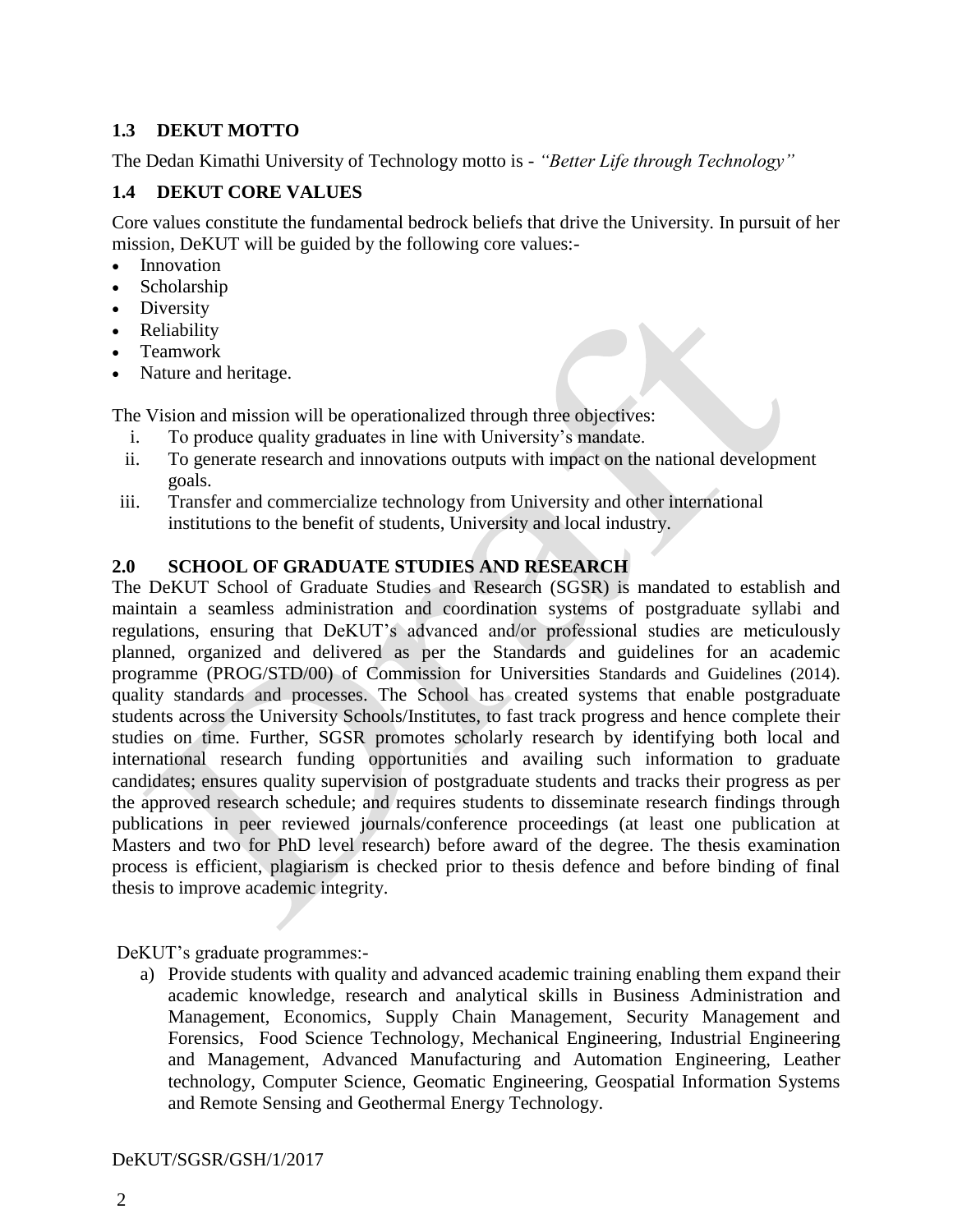- b) Equip students with quality academic training that enrich their knowledge and understanding of the disciplinary and interdisciplinary issues necessary to provide practical solutions to the society in the various fields.
- c) Provide opportunities to interact with academics, researchers, and various sector operators, at national and international levels.
- d) Enable students develop theoretical and practical skills in problem solving.
- e) Assist students develop ability to collect, analyze, and critically evaluate data and make reasonable conclusions.
- f) Provide students with the ability to apply existing knowledge to design and implement computational solutions to real-world problems;
- g) Equip students to produce scholarly work that is at the leading edge of development in their respective fields.
- h) Provide students with critical skills and competencies needed for effective management of modern businesses and Industries.

Furthermore, the school, in collaboration with the Research Training Management and Community Linkages (RTMCL) Division organizes and coordinates DeKUT's International Scientific and Innovation conference thus creating a robust avenue for graduate students to hone research skills and exchange new innovations with distinguished scholars.

Since inception, the School is keen on promoting quality research through interdisciplinary seminars organized on semester basis to supplement Schools/Institutes colloquia. Seminars congregate the public and respective graduate students' supervisors with the aim of disseminating new findings and encouraging scholarly debates. The DeKUT post graduate programs are delivered by competent academic staff who are complemented by adjunct Professors drawn from across the world giving the students are richer experience. The School of Graduate Studies and Research has a Board of Postgraduate Studies and Research (BPSR) mandated under the DeKUT statutes to ensure that postgraduates are sufficiently taught and supervised, and that students' progress as per the approved research schedule. DeKUT annually releases in the competitive and dynamic world a workforce, diligently equipped with appropriate knowledge and skills ready to face challenges and provide solutions at both the local and global platform. With the establishment of the DeKUT's International Office, the School of Graduate Studies and Research enrich research competencies not only among the students' but also among the academic staff through exchange programmes.

The objectives of this handbook is to provide information on the common regulations guiding all graduates students and research in all Schools/Institutes and make available to students and supervisors the appropriate format for all DeKUT scholarly writings submitted for examination and consideration for any certification.

<span id="page-5-0"></span>**2.1 THE MANDATE OF THE SCHOOL OF GRADUATE STUDIES AND RESEARCH**

The DeKUT School of Graduate Studies and Research has the following mandate as per DeKUT Statutes (2013):

# <span id="page-5-1"></span>**2.1.1 CO-ORDINATION OF POSTGRADUATE SYLLABI AND REGULATIONS**

In respect of the co-ordination of postgraduate syllabi and regulations, the school:-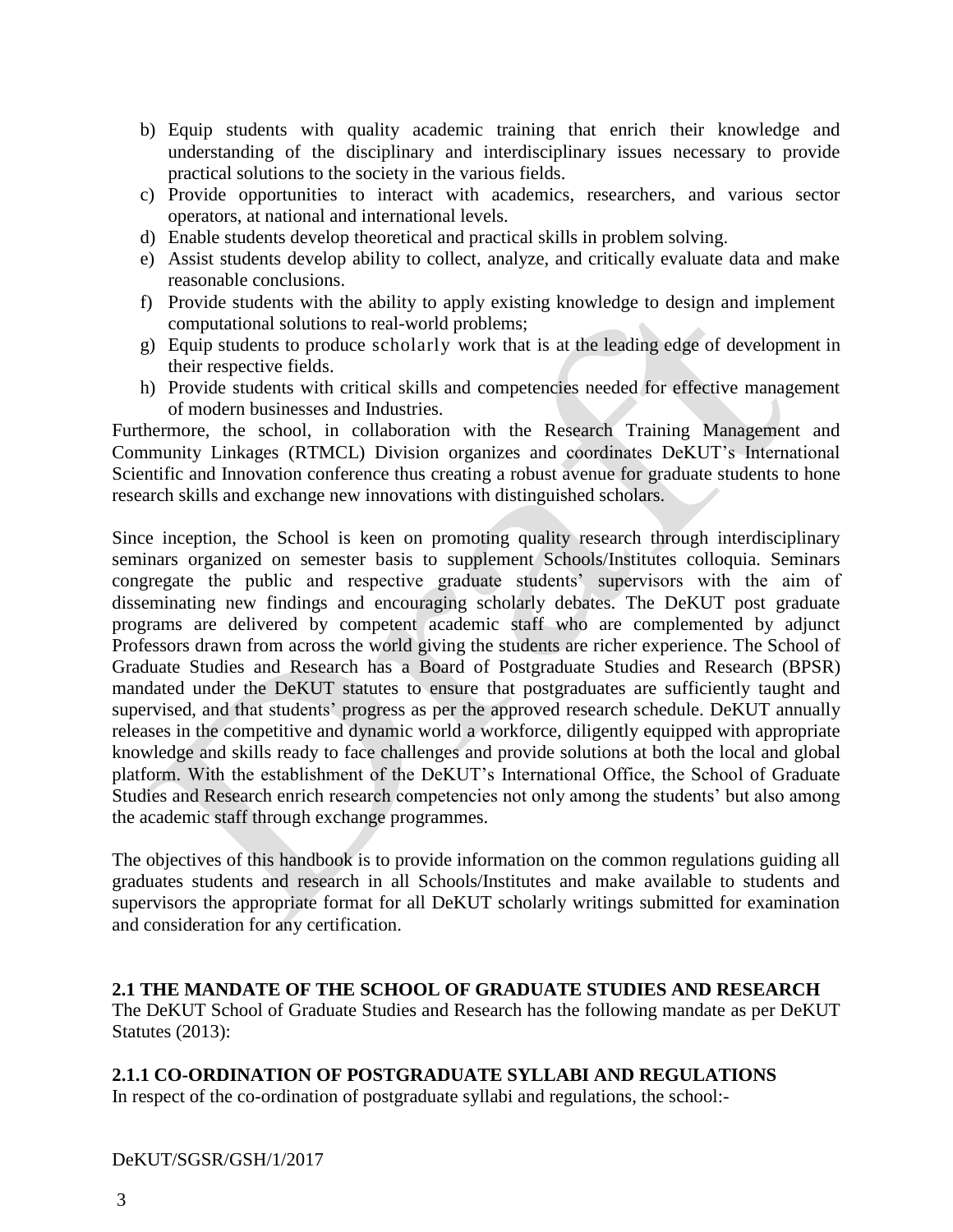- a) Enforces the Common Regulations for the Masters, Doctoral and Higher Doctoral degrees in the Schools/Institutes;
- b) Make available all information related to postgraduate studies throughout the University through a prospectus;
- c) publish and make available records of published work arising from postgraduate research undertaken within the University, or within any other University as long as such work is, in the opinion of the Board, of particular relevance to postgraduate research in the University; and
- d) Cause to be published and disseminated any material it considers of relevance to the general conduct of the postgraduate studies within the University.

# <span id="page-6-0"></span>**2.1.2 ADMISSION OF POSTGRADUATE STUDENTS**

In respect to admission of Postgraduate Students, the School:-

- a) Receive from Departments through Institute/Schools Management Board, details of all postgraduate programmes;
- b) advertise all such programmes and receive in such format as may be specified by Senate, applications in respect thereof;
- c) Send letters of admission to successful candidates and also notify the Schools and Departments, Institutes or Schools;
- d) Send all relevant information to the successful and unsuccessful candidates;
- e) Publish the postgraduate nominal roll;
- f) Register all Postgraduate Students, and thereafter refer them to their respective Faculties, Institutes or Schools and Departments;
- g) Keep under review, the progress of each Postgraduate Student and make such recommendations thereon to Senate as may be appropriate; and
- h) Remove from the nominal roll the name of any Postgraduate Student whose discontinuation or de-registration is approved by Senate.

# <span id="page-6-1"></span>**2.1.3 ADMINISTRATION OF POSTGRADUATE SCHOLARSHIPS**

In respect to the administration of postgraduate scholarships, the School:-

- a) Receives from the University all scholarships for postgraduate studies which, in that behalf are dealt with in the manner specified thereafter;
- b) Advertises all such scholarships; and
- c) Allocates such scholarships to those applicants who fulfil the applicable academic requirements as well as any specific terms that may be attached to the scholarships tenable at the University.

# <span id="page-6-2"></span>**2.1.4 ADMINISTRATION AND PROCESSING OF THESES**

In respect to the administration and processing of postgraduate theses, the School through the BPSR:-

- a) Receives and approves the nominations by Schools and Institutes, of supervisors for all postgraduate research leading to the preparation of theses or any other similar work;
- b) Keep records on the progress of postgraduate research, and in this connection receive from Faculties, Institutes and Schools recommendations for the de-registration of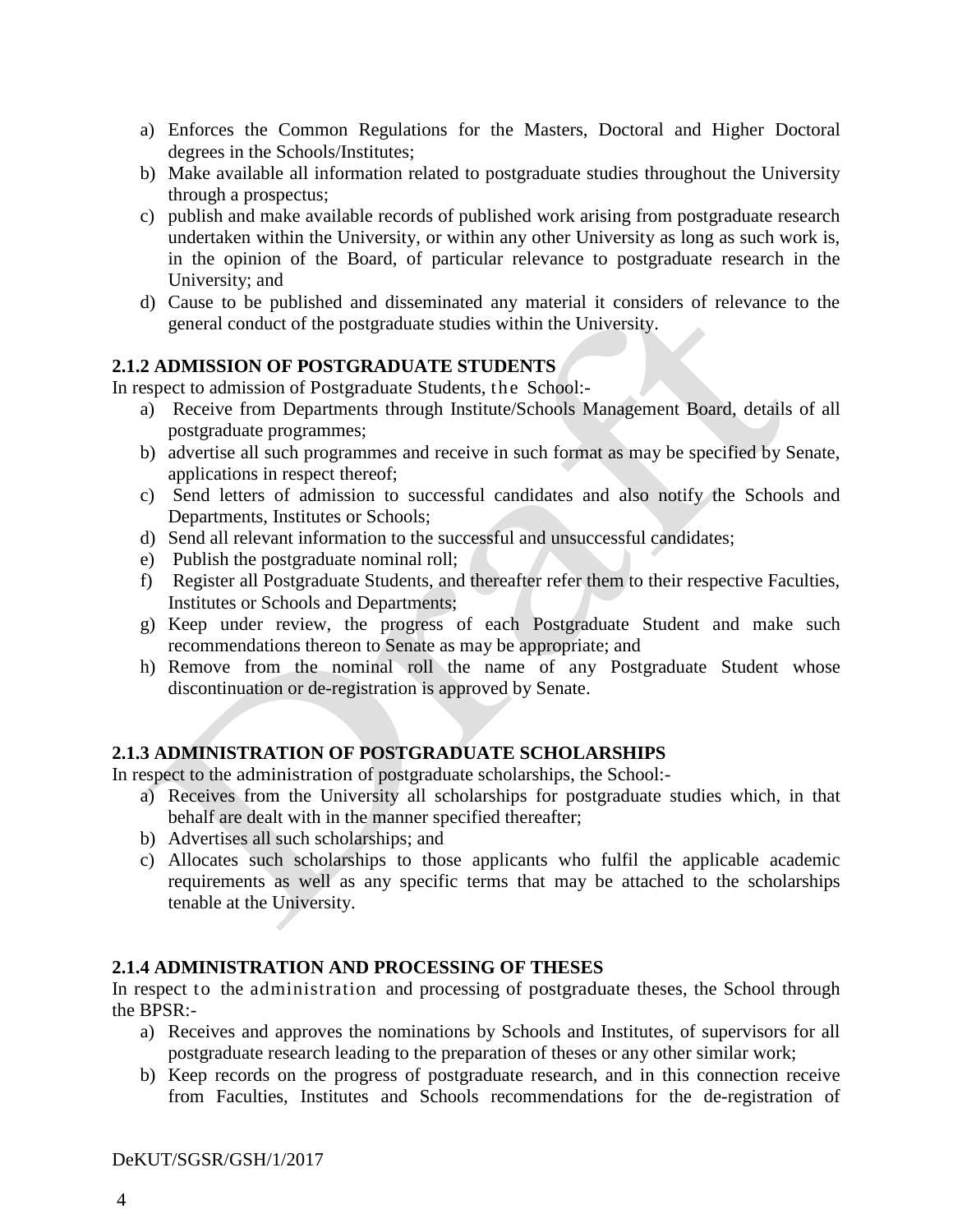candidates whose work is unsatisfactory or for their discontinuation for sufficient cause and make such recommendations to Senate as it shall deem appropriate;

- c) Process the appointment of a Board of Examiners for Postgraduate theses or other related presentations;
- d) Send out invitations to examiners for postgraduate research presentations, on the recommendation of the relevant Faculties, Institutes or Schools;
- e) Cause copies of submitted theses or similar presentations to be forwarded to examiners;
- f) Receive the written assessment of such theses or similar presentation from the examiners;
- g) Convene Examination Boards and panel meetings in consultation with the Deans of Faculties or Schools or Directors of Institutes concerned; provided that all the recommendations of the Board of Examiners should be reported to the Graduate School Board;
- h) Cause secretarial services to be provided to the Boards of Examiners meetings;
- i) Forward recommendations of the Board of Examiners to Senate where the verdict of such a Board is unanimous;
- j) Be responsible for capacity building in post graduate studies by offering training/seminars on postgraduate studies and related areas, setting University wide standards, improving academic writing/qualitative skills and inter-disciplinary programmes.
- k) Ensure Graduate programmes are established to meet the mandate of the University.

# <span id="page-7-0"></span>**3.0 COMMON REGULATIONS FOR THE MASTERS DEGREES IN ALL SCHOOLS ELIGIBILITY FOR THE MASTERS PROGRAMME**

- 1. The following shall be eligible for registration for the Masters degrees in the University-
	- (a) holder of a Bachelors degree of the University;
	- (b) a candidate who has obtained a degree or an equivalent qualification from other institutions recognized by Senate of the University; or
	- (c) In exceptional cases, Senate may also admit to the Masters programme, non- holders of a first degree provided such candidates can, on the basis of the research and academic work they have done, show that they are well qualified to undertake postgraduate work.
- 2. In addition to producing evidence of eligibility for registration, candidates for the Masters degree, may be required to appear for interviews by the School concerned, to determine their suitability for registration.
- 3. Subject to the approval of Senate and ratification by Senate, Schools may formulate regulations requiring applicants to have attained such academic or equivalent qualifications, as may be consistent with the goals of their Masters programmes.

# **DURATION OF THE MASTERS PROGRAMMES**

- 4. The Masters programme in all Schools shall normally extend over a period of eighteen (18) months from the date of registration.
	- (a) Minimum Duration A candidate registered for the Masters degree shall carry out a programme of original study or research over a minimum period of twelve (12) months after the date of registration or after completion of any required coursework and examination and shall submit a thesis based on the study or research done. Provided that for part-time candidates the minimum period shall be eighteen (18) months.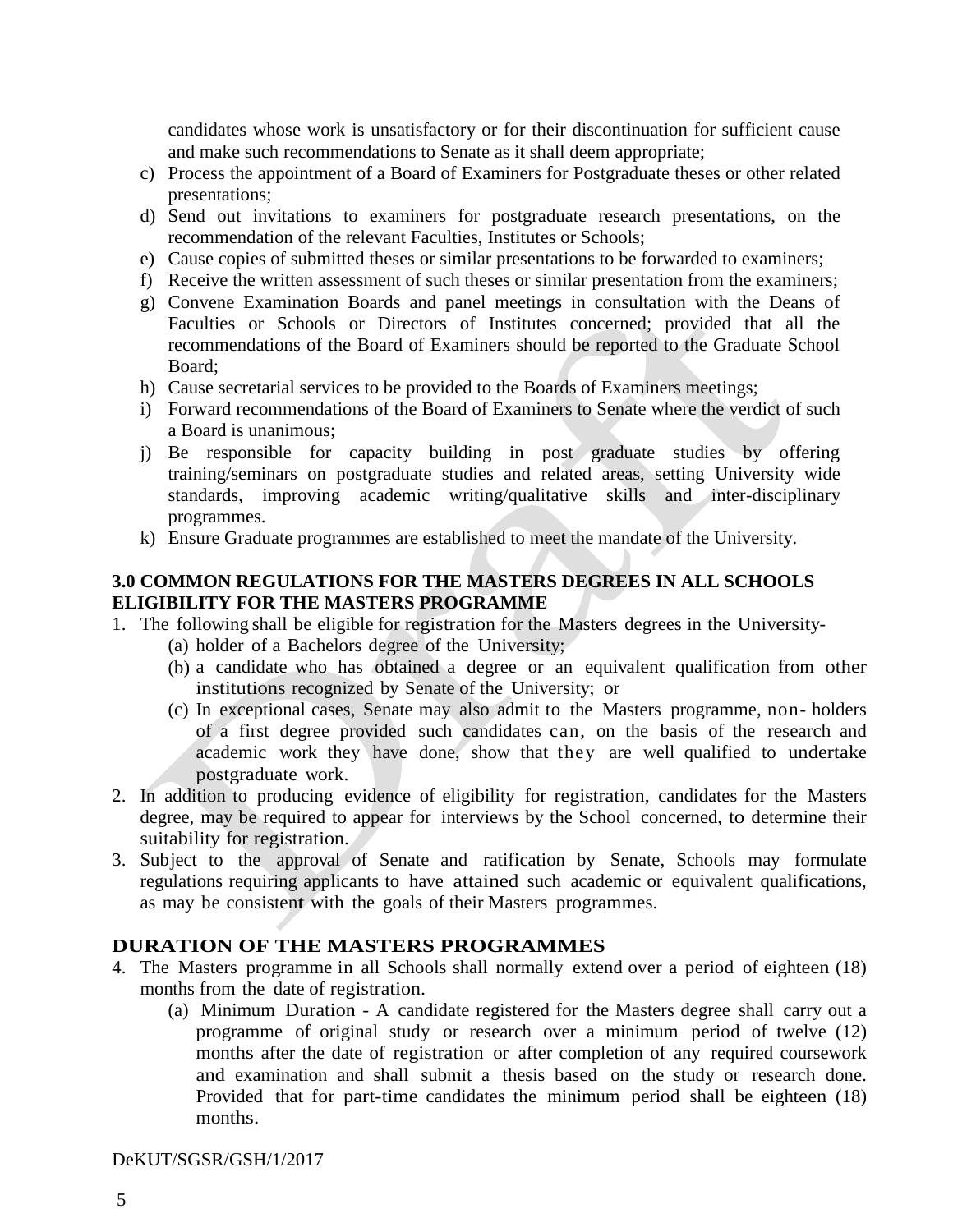- (b) Maximum Duration No candidate for the Masters degree shall be registered as a full-time student for more than thirty six (36) months or as a part-time student for more than forty eight (48) months without submitting the thesis, except by permission of the Senate.
- 5. The Masters Programme in any School shall consist of:-
	- (a) either coursework, examination and thesis also involving full-time attendance at the University, and where the entire second year of the programme is devoted to the thesis; or
	- (b) Coursework and examinations involving full time attendance at the University.
	- (c) Under exceptional circumstances thesis only, which may be taken on full-time or part-time basis. Provided that no candidate shall qualify for the award of Masters degree by thesis only, unless he has been in attendance at the University in the School in which he is registered, for such period as the regulations of the School concerned may require;
- 6. Subject to the approval of Senate, Schools may require the candidate to attend such a course or courses in the candidate's area of study or to endow the candidate with specialized skills or knowledge to assist him in his study or research. Performance in courses offered may be assessed.
- 7. On the recommendation of the School Board concerned and within the first one year, Senate may permit a candidate to change his registration status from part-time student or vice versa once only, in which case regulation 4(2) above shall apply to such a candidate as if he had initially been admitted to the status he now seeks.

# **SUBMISSION AND PROCESSING OF APPLICATIONS**

- 8. Applications shall be submitted to the Dean School of Graduate Studies and Research on the prescribed forms.
- 9. In submitting an application, an intending candidate for the degree shall submit for approval by the School Board concerned and Senate, a statement or proposal as the case may be on the proposed field of study and the place at which he intends to carry out the study.
- 10. All applications for registrations shall be processed in the first instance through the relevant School's Postgraduate Studies Committee (SPSC) in consultation with the Departments in which registration is sought. The SPSC shall then forward all such applications with appropriate comments to their respective School Boards for approval and onward transmission to the School of Graduate Studies and Research.
- 11. If satisfied with an applicant's registrability, the School of Graduate Studies and Research shall recommend to Senate that the applicant be registered.
- 12. Before recommending a candidate for registration, the School or Institute concerned shall satisfy itself that:
	- a) The proposed field of study is academically sound and can be pursued under the supervision of the University;
	- b) The candidate has adequate opportunities for consulting his supervisor(s) at least once a month;
	- c) The candidate can obtain access to material relevant to his study or research;
	- d) The candidate has adequate facilities for practical work, where this is applicable.

# **CONDUCT OF STUDIES AND SUPERVISION**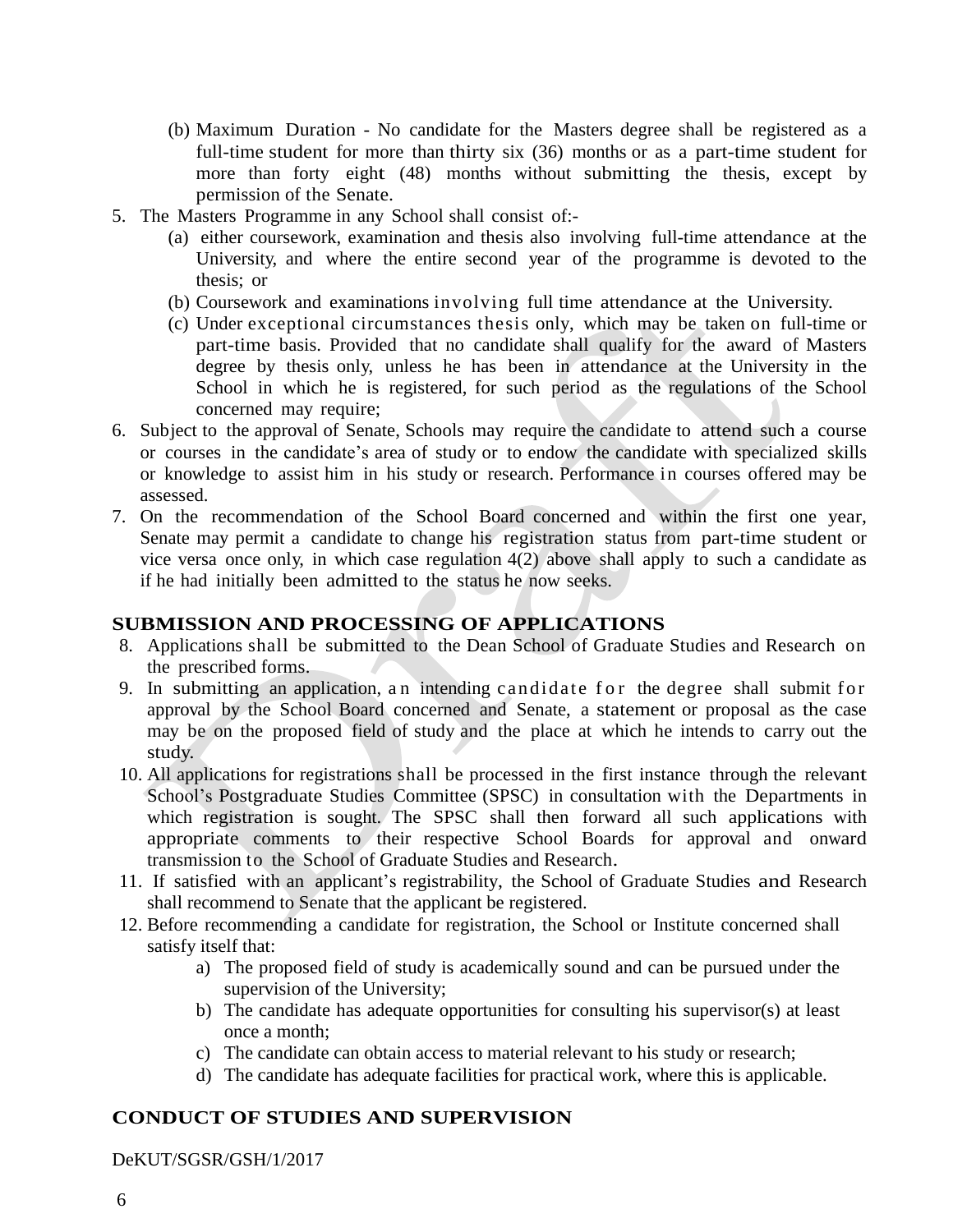- 13. A candidate registered in accordance with these regulations shall be required to pursue his programme of study under instruction or supervision by academic staff appointed in that capacit y by Senate on the recommendation of the School Board concerned.
- 14. Candidates shall be required to consult their supervisor(s) at least once a month and to submit every four (4) months a written progress report to the Chairperson, Board of Postgraduate Studies and Research through the Supervisor, the Chairperson of the Department and the Director of the School with an advance copy to the Chairperson (BPSR).
- 15. Each candidate shall be required to attend and participate in seminars organized at the relevant School/Department on a regular basis to enable the Schools and the supervisors to assess the candidate's progress more effectively and to keep candidates inconstant touch with their respective Schools.
- 16. Recommendations on the appointment of supervisors shall be processed in the first instance by the Department through the relevant SPSC. The recommendations shall then be forwarded to the School Board concerned for approval and onward transmission to Senate through the BPSR.
- 17. Before recommending the appointment of any supervisor(s), the School Board concerned shall satisfy itself that the proposed supervisor(s) are competent in the subject area and field of research in which the candidate proposes to work.
- 18. Normally, two (2) or more supervisors will be appointed for each candidate, from among the academic staff of the School concerned. However, School Boards may appoint additional supervisor(s) as they deem necessary in individual cases.
- 19. Where an additional supervisor is appointed from outside the University, such a supervisor should show evidence of competence in the area of study through publications produced since obtaining his degree.
- 20. It shall be the duty of the supervisor to direct and supervise the work of the student in so far as it relates to the programme of study. In particular, a supervisor shall be required to
	- a) maintain constant and effective contact with the candidates assigned to him;
	- b) submit individually or jointly with other supervisors academic reports through the relevant Chairperson of Department and Dean of School to the BPSR on the progress of each candidate every four months;
	- c) certify at the end of every four months on prescribed forms that the candidate has received supervision. The candidate should also certify that he/she has received adequate supervision ;and
	- d) inform the BPSR through the relevant SPSC and School Board at once, if in his opinion a given candidate is unlikely to reach the standard required for the award of a Masters degree.
- 21. Where the progress of a given candidate is so unsatisfactory as to result in his being deregistered, such a candidate shall be given a written warning by the Dean of the School to the effect that unless he shows signs of improvement within three months he would have to be deregistered. A recommendation for a de-registration shall be made to Senate through the BPSR after two consecutive negative reports after the warning.

# **EXAMINATION OF CANDIDATES**

- 22. All coursework shall be examined at the end of the semester in which the course units were taken.
- 23. Candidates by course work and examination shall be examined in all the courses for which they have registered during the particular year of study.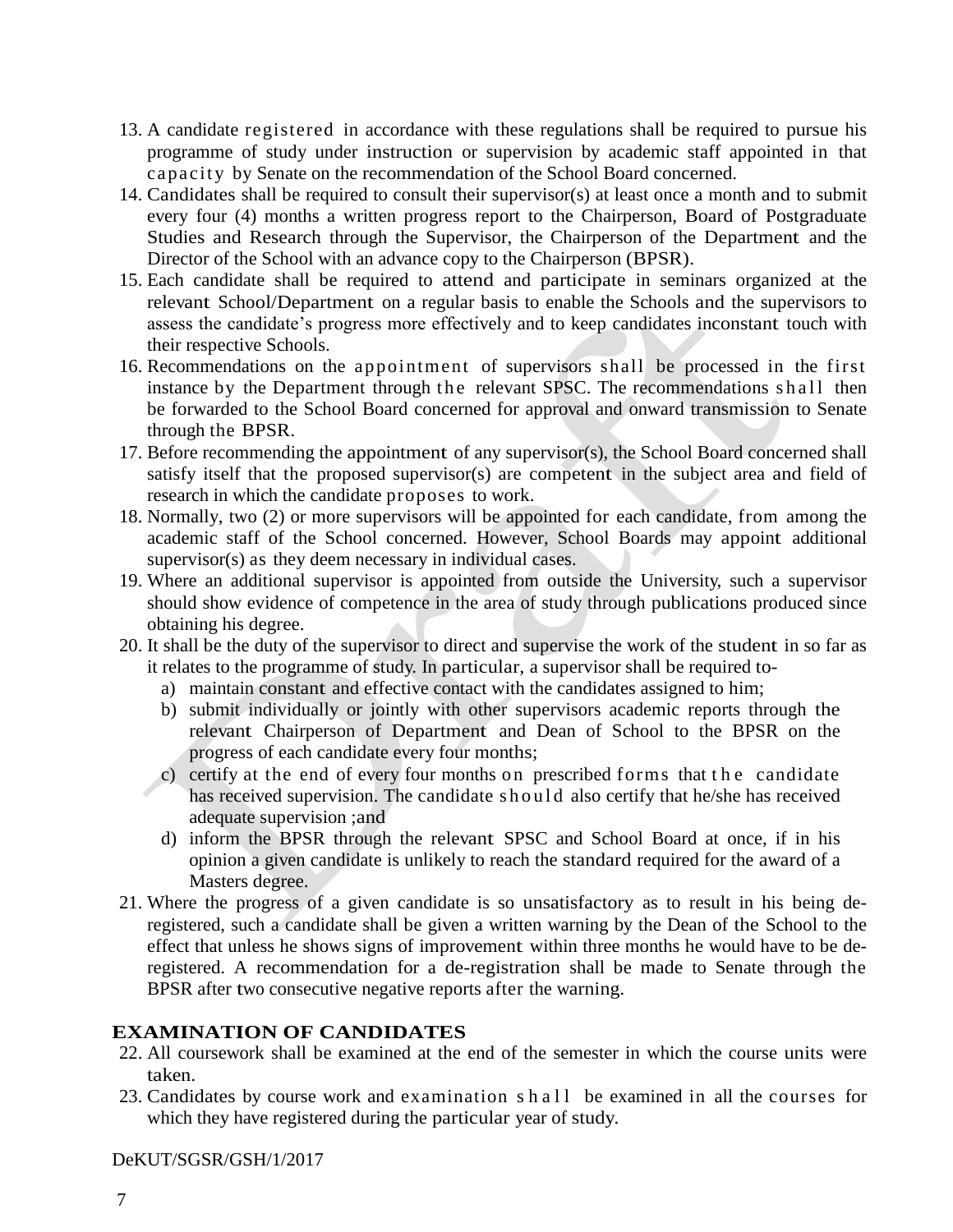- 24. Candidates by coursework, examination and thesis shall have the course work examined during the first year of study; while the second year of study shall be devoted to research, seminars, and the preparation of a thesis.
- 25. Assessment of course work during any year of study will (unless otherwise specified in the departmental regulations) consist of:-
	- (a) A written examination which shall constitute 70% of the total marks in each course; and
	- (b) Continuous coursework assessment based on essays, laboratory assignments and such other tests as the regulations of the School concerned may prescribe, constituting 30% of the overall end-year assessment.
- 26. The pass mark in all Schools shall be 50%. Candidates taking the first year examinations shall be required to pass in all the courses for which they are registered before they can proceed to the second year. Supplementary/special examinations, if any, shall be governed by School regulations approved by Senate.
- 27. The first year examinations results shall be processed through the Department and School Boards concerned and submitted to Senate for approval.

### **SUBMISSION AND EXAMINATION OF THESIS**

- 28. A candidate shall give notice in writing with an abstract of the work to the Chairperson, Board of Postgraduate Studies and Research at least three months before the intended date of submission with copies to the Director and Chairperson of Department.
- 29. Every thesis submitted for examination shall be in six (6) copies in loose bound, and must include a declaration by the candidate confirming that the thesis has not been submitted for a degree in any other Institution, and that the contents of the thesis are the original work of the candidate. Every thesis shall bear the signature of the supervisor(s) indicating that the thesis has been submitted "with the knowledge of the supervisor(s)".The final version of the thesis (6copies) in bound form after examination shall remain the property of the University.
- 30. A thesis submitted for the degree must be adequate in form and content. It must also include full bibliography of the materials used in its preparation whether published or otherwise, and it must also conform to the regulations for the submission of thesis of Dedan Kimathi University of Technology.
- 31. Senate shall, on the recommendation of the Board of the School concerned, appoint in respect of each candidate presenting a thesis, a Board of Examiners consisting of-
	- (a) Dean of the School/Chairperson of the concerned department as a member of the Board of Examiners;
	- (b) An external examiner;
	- (c)Two internal examiners one of whom must not have supervised the candidate,
	- (d) Two other persons competent in the discipline related to the candidate's area of research, at least one of whom should be external to the Department; and
	- (e)The Chairperson of Board of Postgraduate Studies and Research or a representative.
- 32. The external examiner and each of the internal examiners shall be required to submit within two (2) months an independent written assessment of the thesis directly to the Chairperson(BPSR) indicating:-
	- (a) whether or not the thesis is adequate in form and content;
	- (b) whether or not the thesis reflects an adequate understanding of the subject and in consequence;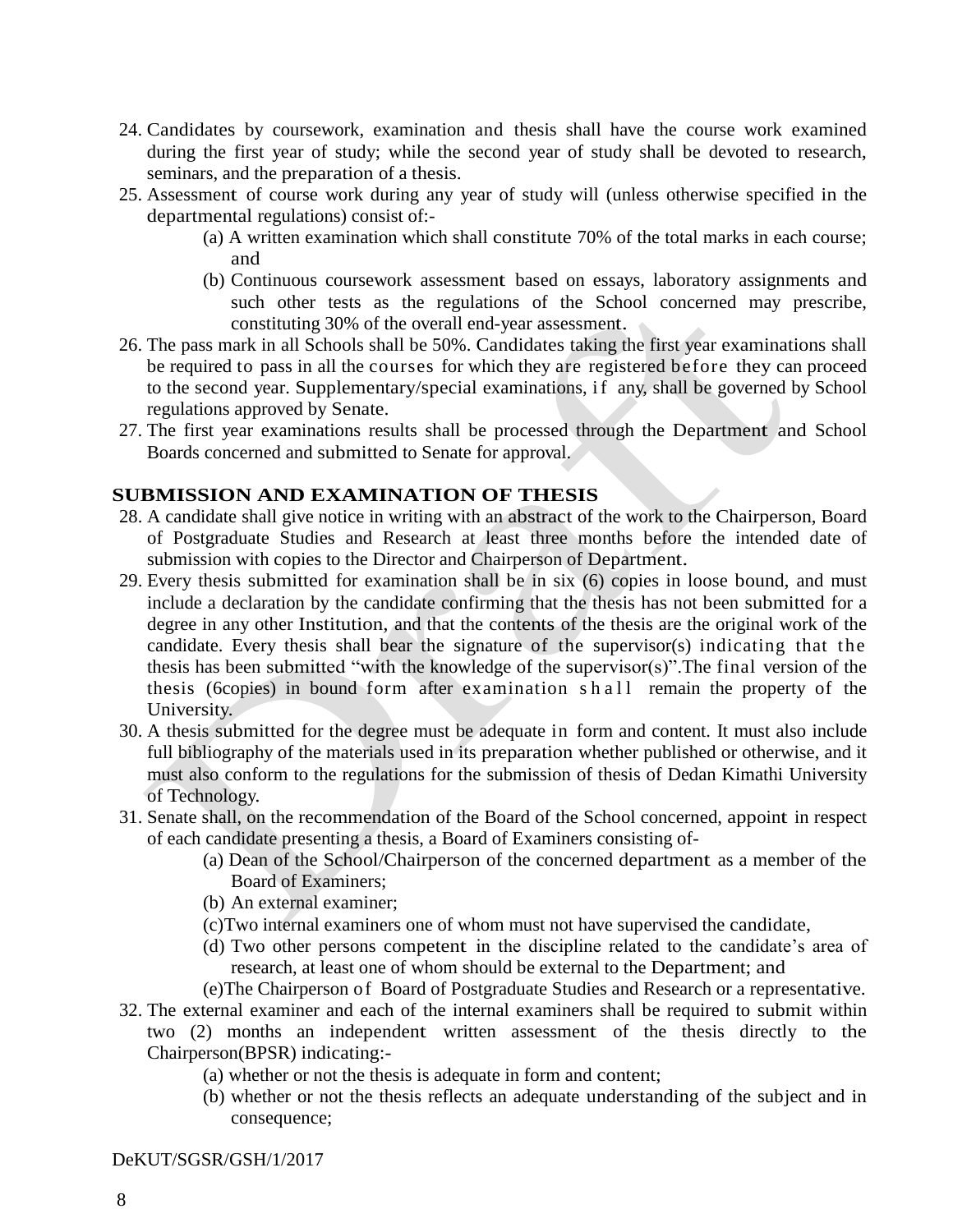- (c) whether or not the degree should be awarded; and
- (d) any correction to be made before award of the degree.
- 33. As soon as all the examiners' reports are received, the Chairperson (BPSR) shall convene a meeting of the Board of Examiners in consultation with the Dean of School concerned at which the examiners' recommendation and other academic matters arising from the thesis shall be considered. A consolidated report and appropriate recommendation shall be prepared for submission to Senate through the BPSR within two weeks.
- 34. Candidates shall be required to present themselves for oral examination and the Dean of School shall inform them of the time and place of the meeting of the Board of Examiners. Provisional results shall be released to the candidate after the meeting only where the recommendation of the Board of Examiners is unanimous.
- 35. Where the recommendation of the Board of Examiners is unanimous for or against the award of the degree, and where such unanimous recommendation is consistent in all respects with the reports of the external examiners, and the results of an oral examination, the Chairperson of the BPSR shall forward such recommendation to the Vice-Chancellor for approval on behalf of the Senate.
- 36. Where the recommendation of the Board of Examiners is not unanimous, the recommendation is not consistent in material respect with the matters referred to in regulation 30, it shall be referred to the full BPSR for an appropriate recommendation to Senate.
- 37. Senate may, on the advice of the Board of Examiners and the BPSR, invite a candidate toresubmit a thesis. The period of re-submitting thesis shall be divided into three (3) months for minor corrections and six (6) months for major corrections and re-submission twelve (12) months.
- *38.* A thesis accepted by the University and subsequently published in part or in whole and in whatever form, shall bear the inscription:- *"work forming partial fulfilment of the requirements for the degree of Master of ...................... Dedan Kimathi University of Technology".*

# **UPGRADING OF REGISTRATION STATUS**

- 39. Any candidate who devises that his registration status be upgraded to the Doctor of Philosophy, shall, if he has pursued his approved programme of study or research for at least fifteen months, apply through the relevant SPSC and School Board to the BPSR for his registration to be upgraded without having first obtained the Masters degree.
- 40. Before recommending upgrading, the Board of the School to which an application to upgrade registration status is submitted, shall be required to satisfy itself of the following matters-
	- (a) that the candidate has received adequate instruction and or supervision and has shown exceptional progress in the Master's thesis work and that the work forms an adequate basis for a PhD thesis;
	- (b) that a panel of competent persons constituted by the School Postgraduate Studies Committee for the purpose have examined the candidate orally and by written progress reports, and have satisfied themselves that the candidate's project can make a good PhD project; and
	- (c) that facilities are available in the University or elsewhere for research in that field at the doctoral level.
- 41. If the BPSR has approved the evidence as sufficient to warrant upgrading of candidacy to the Doctor of Philosophy, it shall recommend to Senate that the candidate's registration status be upgraded.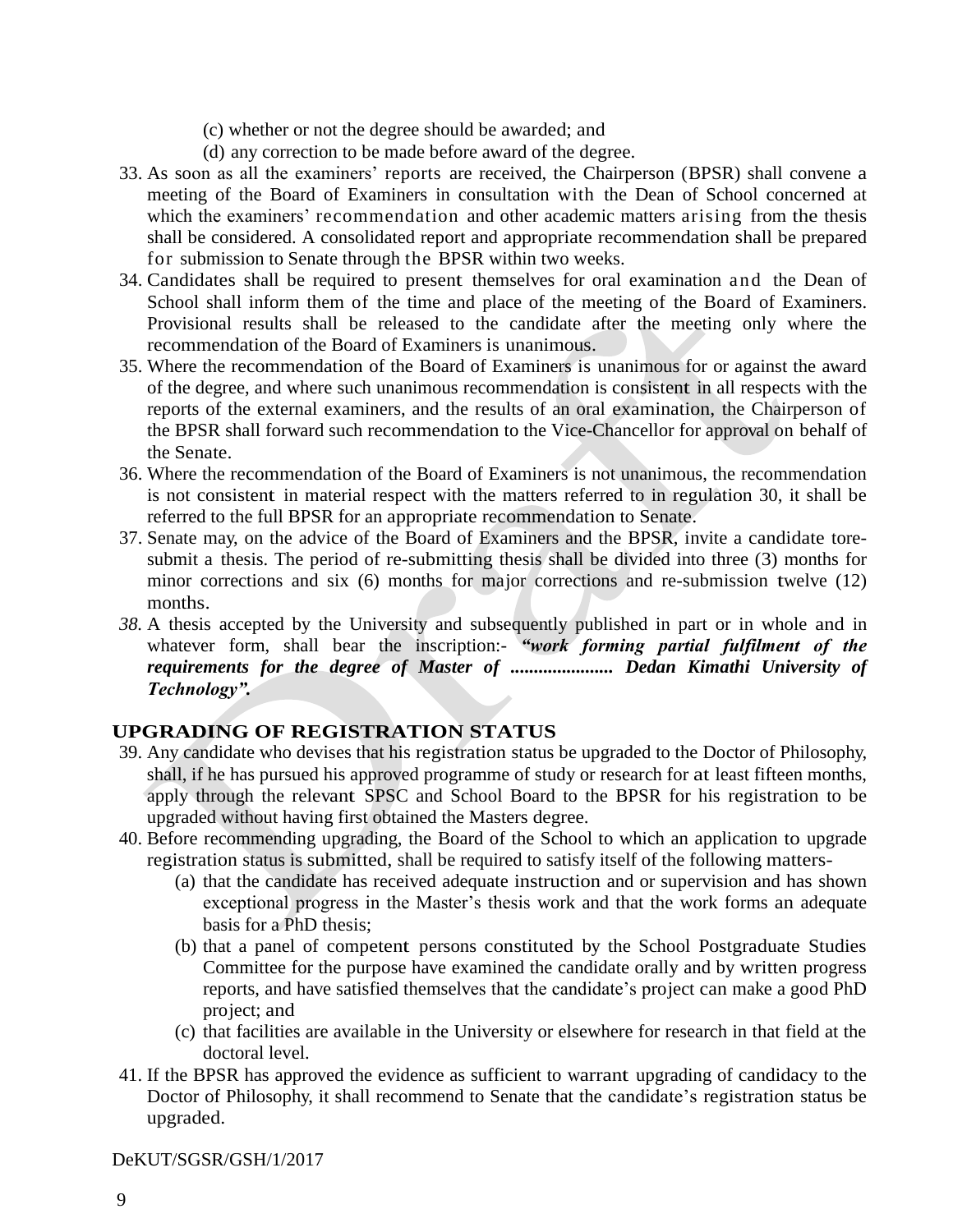42. If the registration of a candidate is upgraded, the period spent on the Masters shall count towards the PhD registration provided that the total registration period for such a candidate shall not be less than 36 months.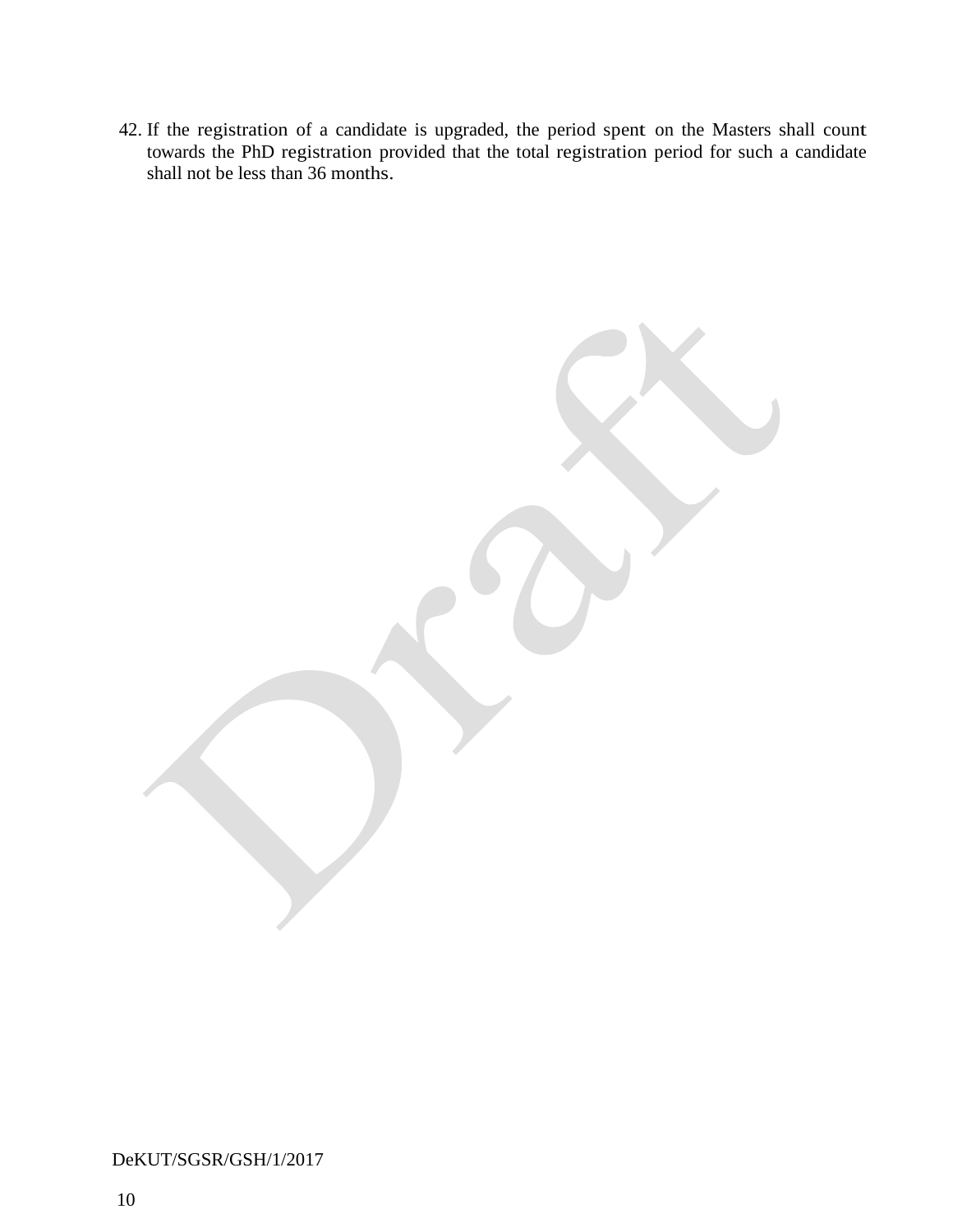# <span id="page-13-0"></span>**4.0 COMMON REGULATIONS FOR THE DEGREE OF DOCTOR OF PHILOSOPHY IN ALL SCHOOLS**

### **ELIGIBILITY FOR REGISTRATION**

- 1. The following shall be eligible to apply for registration for the degree of Doctor of Philosophy in the University:-
	- (a) A holder of Masters degree from the Dedan Kimathi University of Technology;
	- (b) A holder of a Masters degree or equivalent academic qualifications of another recognized institution; or
	- (c) A candidate who is registered for MSc. and whose registration has been upgraded.

In either case the applicant should be able to produce evidence, to the satisfaction o f Senate, of his capacity to carry out original research.

2. Subject to the approval of Senate, Schools may formulate regulations requiring applicants to have obtained such academic or equivalent qualifications as are considered necessary for registration within the academic area of interest of the School and may require applicants to submit to such tests or interviews as the School regulations permit.

# **SUBMISSION AND PROCESSING OF APPLICATIONS**

- 3. Applications shall be submitted to the School of Graduate Studies and Research on the prescribed forms.
- 4. In submitting an application, an intending candidate shall submit for approval of the School Board concerned and the Senate, a study or research proposal not exceeding twenty (20) (double spaced) typed pages excluding bibliography and appendices and the place at which he intends to carry out the study or research.
- 5. All applications for registration shall be processed in the first instance through the relevant School Board of Postgraduate Studies and Research Committee (SPSC) in consultation with the Department in which registration is sought. The SPSC shall then forward all such applications with appropriate comments to the respective School Boards for approval and onward transmission to the Board of Postgraduate Studies and Research and Research.
- 6. Before recommending a candidate for registration, the School concerned shall satisfy itself that-
	- (a) The proposed field of study is academically sound and can successfully be pursued under the supervision of the Dedan Kimathi University of Technology;
	- (b) there exists adequate opportunities for consulting his supervisor(s); and that
	- (c) There exist adequate academic facilities and resources for effective research.

# **FORM AND DURATION OF REGISTRATION**

- 7. A candidate registered for the Degree of Doctor of Philosophy shall carry out a programme of original study or research over a minimum period of twenty four (24) months after the date of registration or after completion of any required coursework and examination and shall submit a thesis based on the study of research done. Provided that for part-time candidates the minimum period shall be thirty six (36) months.
- 8. No candidate for the degree of Doctor of Philosophy shall be registered as a full-time student for more than forty-eight (48) months or as a part-time student for more than seventy-two (72) months without submitting his thesis, except by permission of Senate.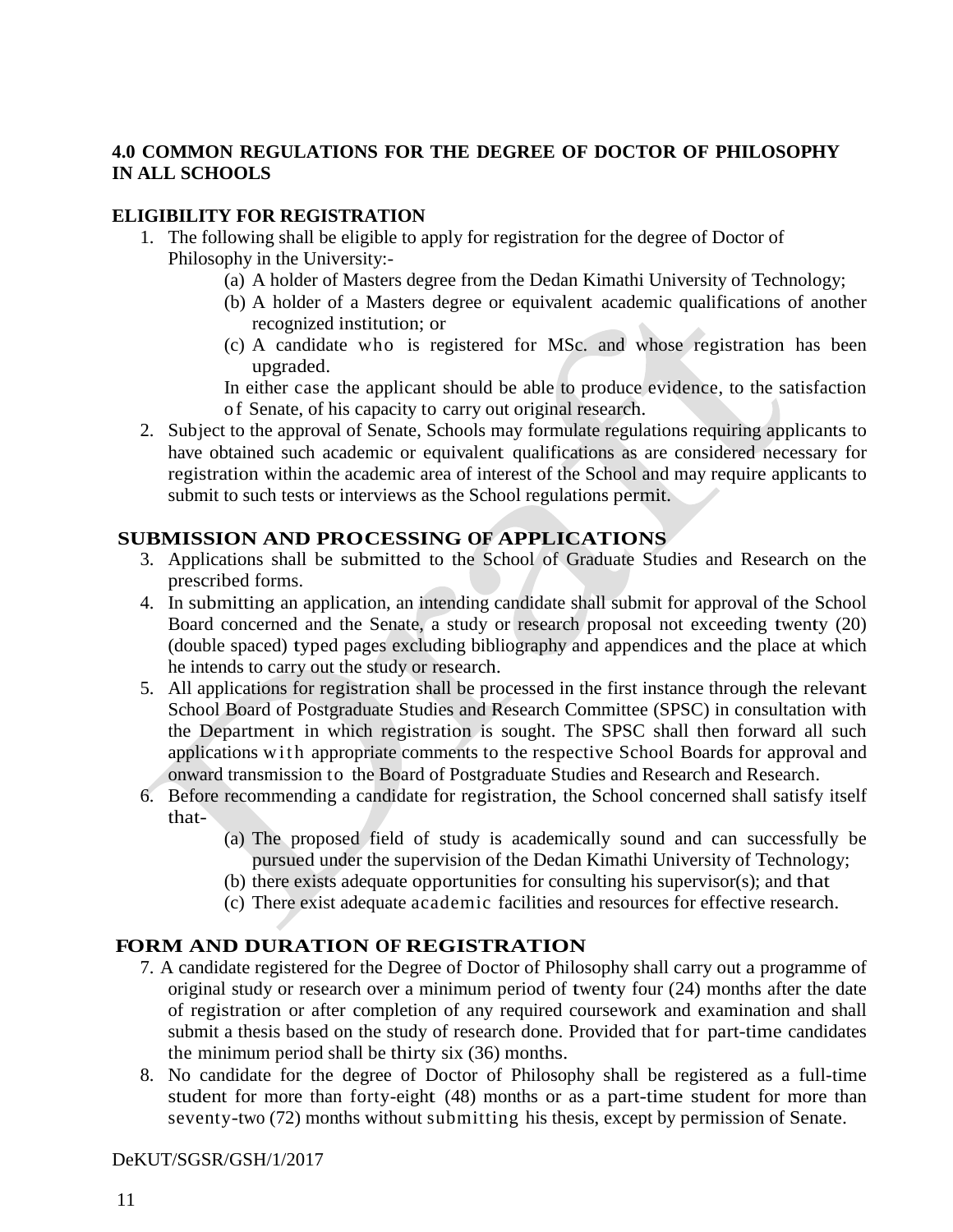- 9. Subject to the approval of the Senate, Schools may require the candidate to attend such a course or courses in the candidate's academic area of study or to endow the candidate with specialized skills or knowledge to assist him in his study or research. Performance in courses offered may be assessed.
- 10. On the recommendation of the School Board concerned and within the first two years from the time of registration, the Senate may permit a candidate to change his registration status from a part-time student or vice versa once only, in which case regulation 8 above shall apply to such a candidate as initially been admitted to the status he now seeks.

# **CONDUCT OF STUDIES AND SUPERVISION**

- 11. A candidate registered in accordance with these regulations shall be required to pursue his programme of study under the supervision of academic staff appointed in that capacity by Senate on the recommendation of the School Board concerned and the Board of Postgraduate Studies and Research and Research.
- 12. Candidates shall be required to consult their supervisor(s) or co-supervisors at least once every month and to submit a written progress report every four months to the Dean of the School through the supervisor(s) and Chairperson of the Department with a copy to the Chairperson, BPSR.
- 13. Each candidate shall be required to attend and participate in seminars organized at the relevant School/Department on a regular basis to enable the Schools and the supervisors to assess the candidate's progress more effectively and to keep candidates in constant touch with the irrespective Schools.
- 14. Recommendations on the appointment of supervisors shall be processed in the first instance by Departments through the School Postgraduate Studies Committee. The recommendation shall then be forwarded to the School Board for approval and onward transmission to Senate through the Board of Postgraduate Studies and Research and Research.
- 15. Before recommending the appointment of any supervisor, the School Board shall satisfy itself that the proposed supervisor is competent in the subject area and field of research in which the candidate proposes to work.
- 16. Where a supervisor is appointed from outside the University, such a supervisor should show evidence of competence in the area of study through publications produced since obtaining his higher degree, as indicated in a curriculum vitae. Such evidence should be requested only once from the respective external supervisors.
- 17. Normally, two supervisors will be appointed for each candidate, one of whom must be among the academic staff in the Department. However, School Boards may appoint additional supervisor(s) as they may deem necessary in individual cases.
- 18. It shall be the duty of each of the supervisors to direct and supervise the work of the student in so far as it relates to the programme of study. In particular, a supervisor shall be required to-
	- (a) maintain constant and effective contact with candidate(s) assigned to him;
	- (b) submit individually or jointly with other supervisor(s) academic reports through the Chairperson of Department and the Director of the School to the Chairperson BPSR on the progress of each candidate every four months;
	- $(c)$  Certify at the end of every four months on prescribed forms that the candidate has received supervision. The candidate should also certify that he has received adequate supervision ;and
	- (d) Inform the BPSR through the relevant SPSC and School Board at once, if in his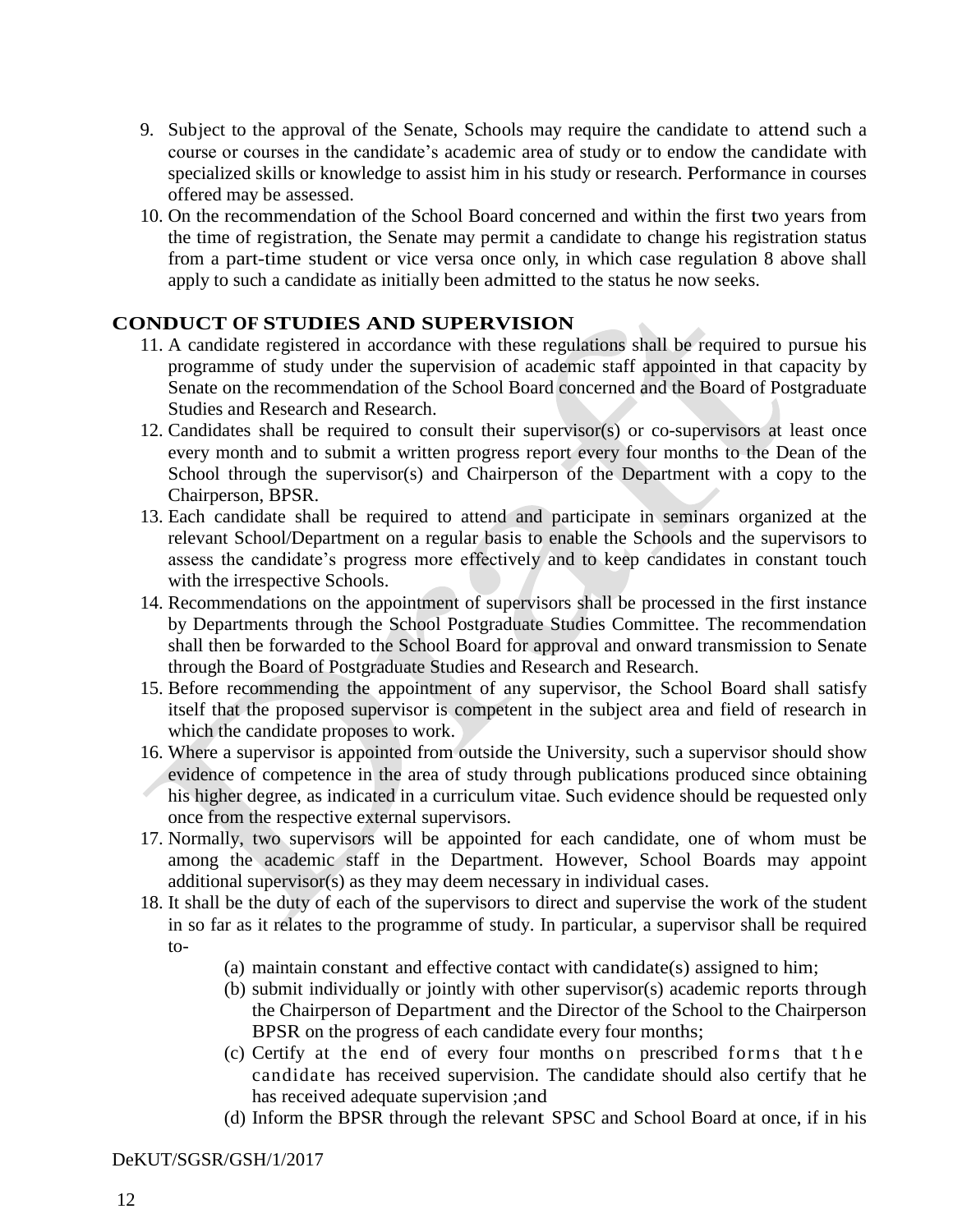opinion a given candidate is unlikely to reach the standard required for the award of a PhD degree.

- 19. Where the performance of a candidate is considered unsatisfactory as shown by Either;
	- (a) Failure to consult the supervisor as required under Regulation 12;or
		- (b) The receipt of an unsatisfactory report from the supervisor(s) under Regulation 18(d) then the candidate shall be given a written warning by the Director, copied to the Chairperson Board of Postgraduate Studies to the effect that, unless he shows signs of improvement within three months, he would be considered for deregistration. Are commendation for de-registration shall be made to the Senate through the BPSR only after receipt of two consecutive negative reports following the warning.

# **SUBMISSION OF THE THESIS AND EXAMINATION OF THE CANDIDATE**

- 20. At least three months before a thesis is submitted, a candidate shall give notice in writing to the Chairperson of the BPSR with copies to the Dean of the School and Chairperson of the Department and an abstract outlining the general scope of work.
- 21. Every thesis submitted for examination shall be in six(6) copies and in loose binding form, and must include a declaration by the candidate confirming that the thesis has not been submitted for a degree in any other institution of higher learning and that the contents of the thesis are the original work of the candidate. Every thesis shall bear the signature of the supervisor(s) indicating that the thesis has been submitted with his knowledge.
- 22. The final version of the thesis (6copies) after examination a n d approval for the award of the degree must be in bound form. All six copies shall remain the property of the Dedan Kimathi University of Technology.
- 23. A thesis submitted for the degree of Doctor of Philosophy must make a distinct contribution to the knowledge and show understanding of the subject and display originality of thought. It must also include a complete bibliography or references to the materials used in its preparation, whether published or otherwise; and it must also conform to the regulations for the submission of thesis of the Dedan Kimathi University of Technology.
- 24. Senate shall, on the recommendation of the Board of the School concerned, appoint in respect of each candidate presenting a thesis, a Board of Examiners consisting of-
	- (a) Dean of the School;
	- (b) An External Examiner;
	- (c) Two internal examiners one of whom must not have supervised the candidate; and
	- (d) Two other persons competent in the discipline related to the candidate's area of research, at least one of whom should be external to the Department; and
	- (e) The Chairperson of Postgraduate Studies or a representative.
- 25. The External Examiner and the Internal Examiners shall each be required to submit to BPSR within two months of submission of the thesis, an independent written assessment of the thesis indicating:-
	- (a) whether or not the thesis is adequate in form and content;
	- (b) whether or not the thesis reflects an adequate understanding of the subject and displays original thought;
	- (c) whether or not the degree should be awarded;
	- (d) any corrections to be made before the award of the degree; and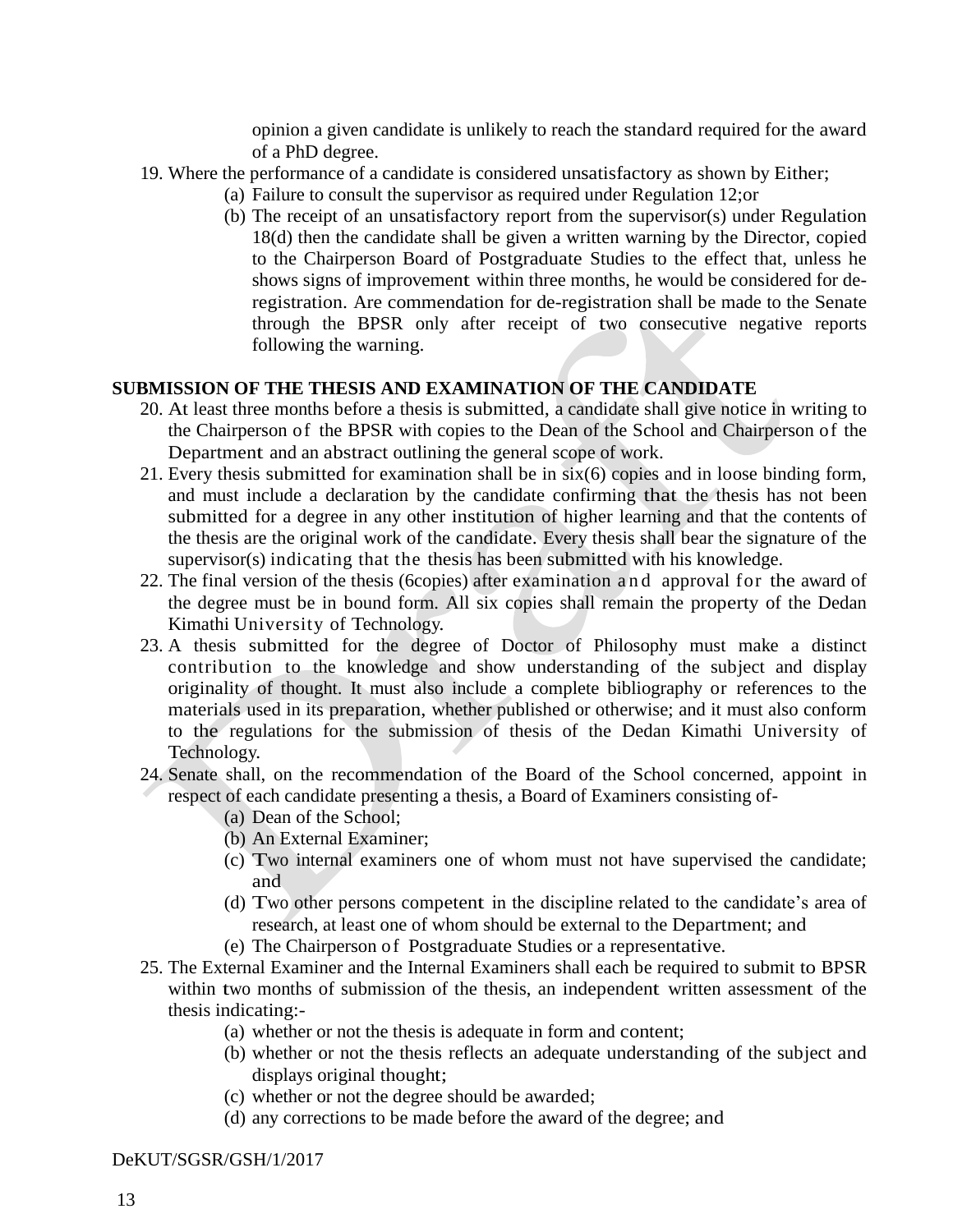- (e) Whether or not the thesis makes significant contribution to the existing knowledge.
- 26. Within a month of the receipt of all the examiner's reports, the BPSR in consultation with the Director of the School concerned shall convene a meeting of the Board of Examiners at which the Examiners' reports, other academic matters arising from the thesis, and the candidates defence shall be considered. Provided that where an external examiner is not able to attend, his report shall suffice. A consolidated report and appropriate recommendation shall be prepared for submission to Senate through the BPSR within two weeks.
- 27. Candidates shall be required to present themselves for oral examinations and the Director shall inform them of the time and place of the meeting of the Board of Examiners. Provisional results shall be released to the candidate a f t er the meeting only where the recommendations of the Board of Examiners is unanimous.
- 28. Where the recommendation of the Board of Examiners is unanimous for or against the award of the degree, and where such unanimous recommendation is consistent in all respects with the reports of the external examiner and the results of an oral examination, the Chairperson of BPSR shall forward such recommendation to the Vice-Chancellor for approval on behalf of the Senate.
- 29. Where there commendation of the Board of Examiners is not unanimous or the recommendation is not consistent in material purpose with the matters referred to in regulation 25 above, it shall be referred to the full Board of BPSR for an appropriate recommendation of Senate.
- 30. Senate may, on the advice of the Board of Examiners and BPSR, permit a candidate to resubmit a thesis for re-examination. The period of re-submitting the thesis be divided into four (4) months for minor corrections, eight (8) months for major corrections and for resubmission twelve (12) months.
- 31. A thesis accepted by the Dedan Kimathi University of Technology and subsequently published in part or in whole and in whatever form, shall bear the inscription "work forming part of the requirements of the degree of Doctor of Philosophy of the Dedan Kimathi University of Technology".

# <span id="page-16-0"></span>**5.0 GUIDELINES FOR ACADEMIC WRITING**

# <span id="page-16-1"></span>**5.1 PRESENTATION FORMAT**

# **a) Margin, line spacing and paragraphing**

- A 30 mm (**approx. 1.2inches**) margin to be left on the left side of the paper and a 25mm (**approx. 1 inch**) on the right side of the margin paper;
- Typing should begin 30.48 mm (**Approx 1.2 inch**) from the top of the page and should not go beyond 25 mm (**approx. 1 inch)** from the bottom of the page.

# **b) Pagination:**

- Preliminary pages (Title page to Abbreviations/acronyms) should be numbered consecutively in Roman numbers lower cases (e.g. ... i, ii, iii etc.).
- The main content pages (from chapter One to Appendixes) shall be numbered consecutively using Arabic numbers (e.g. 1, 2, 3…)
- All page numbers shall appear in the **centre of the lower margin** of the page.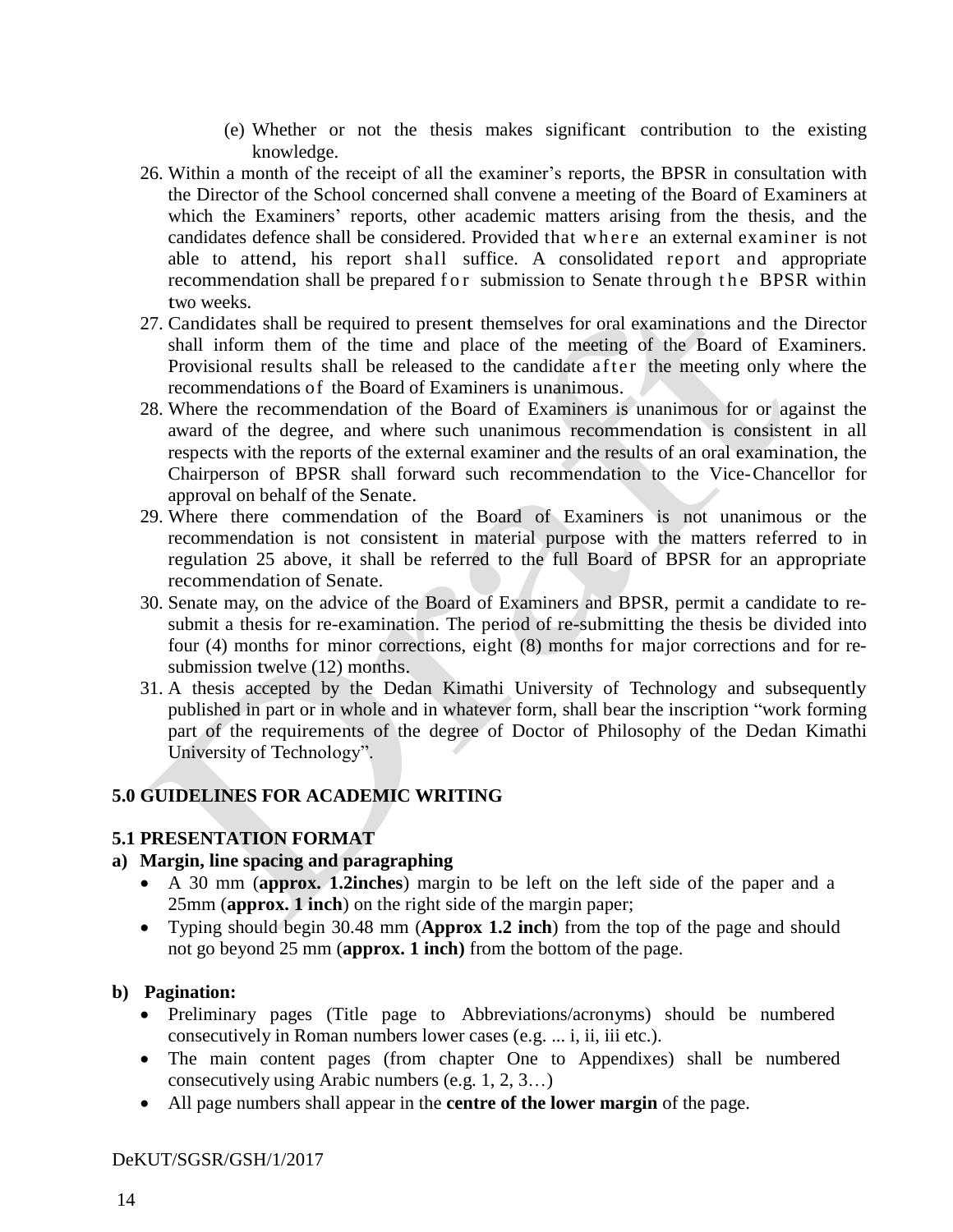# **c) Typing guidelines**

- Typing should be in font size12 (Times New Roman) and double spaced except for the **Abstract**,
- Block paragraphing, no indenting

# **d) Heading**

- Major headings should be centered in bold face
- Follow APA heading levels
- Headings should **NOT Exceed 3 rd level (fonts size 14, 13.5, 13)**.

# **e) Tables, Plates, Figures, Diagrams, and Charts**

- Should have appropriate caption and must be appropriately labeled based on APA style.
- Thesis to follow the prescribed format by the School/Institute.
- Each table, text, figure, diagram and plate should have a full caption.
- Text figures and diagrams should be reproduced by photographic or similar means. There should be a 60mm (2.36 inches) margin around all text figures, diagrams and plates and all letters must be in stencils or its equivalent.

# **f) Language use**

- Concept paper/Thesis shall be written in formal British English unless advised otherwise and approved by the DeKUT Senate.
- A student should use formal gender sensitive language in future tense for concept paper and proposal, and past tense for thesis (avoid jargon, sweeping/political statements, colloquial language etc.).

# **g) Printing**

- Should be printed on good quality paper A4 (210 mm X 927 mm).
- Portrait and landscape page orientations should be used appropriately.

# **h) Length**

- Concept paper should not exceed five pages.
- Proposal must be in the range of 20-30 pages.
- Master's thesis should be at least 20,000 words.
- Ph.D. thesis should be at least 50,000 words.
- Exemptions should be justified

# <span id="page-17-0"></span>**5.2 THE CONCEPT PAPER**

Serve to assist the Department/Institute to identify potential supervisors and lecturers specialized in the area proposed for research. The concept paper should at least include the following areas:

- 1.0. Introduction/Background
- 1.1. Problem statement-"what" (broad definition of research issue/problem); "Where" (location of research problem).
- 1.2. Rationale "**why**" (justification of the proposed study)
- 1.3. Aims and objectives
- 1.4. Conceptual framework
- 1.0. Method ("how") general explanation of research methodology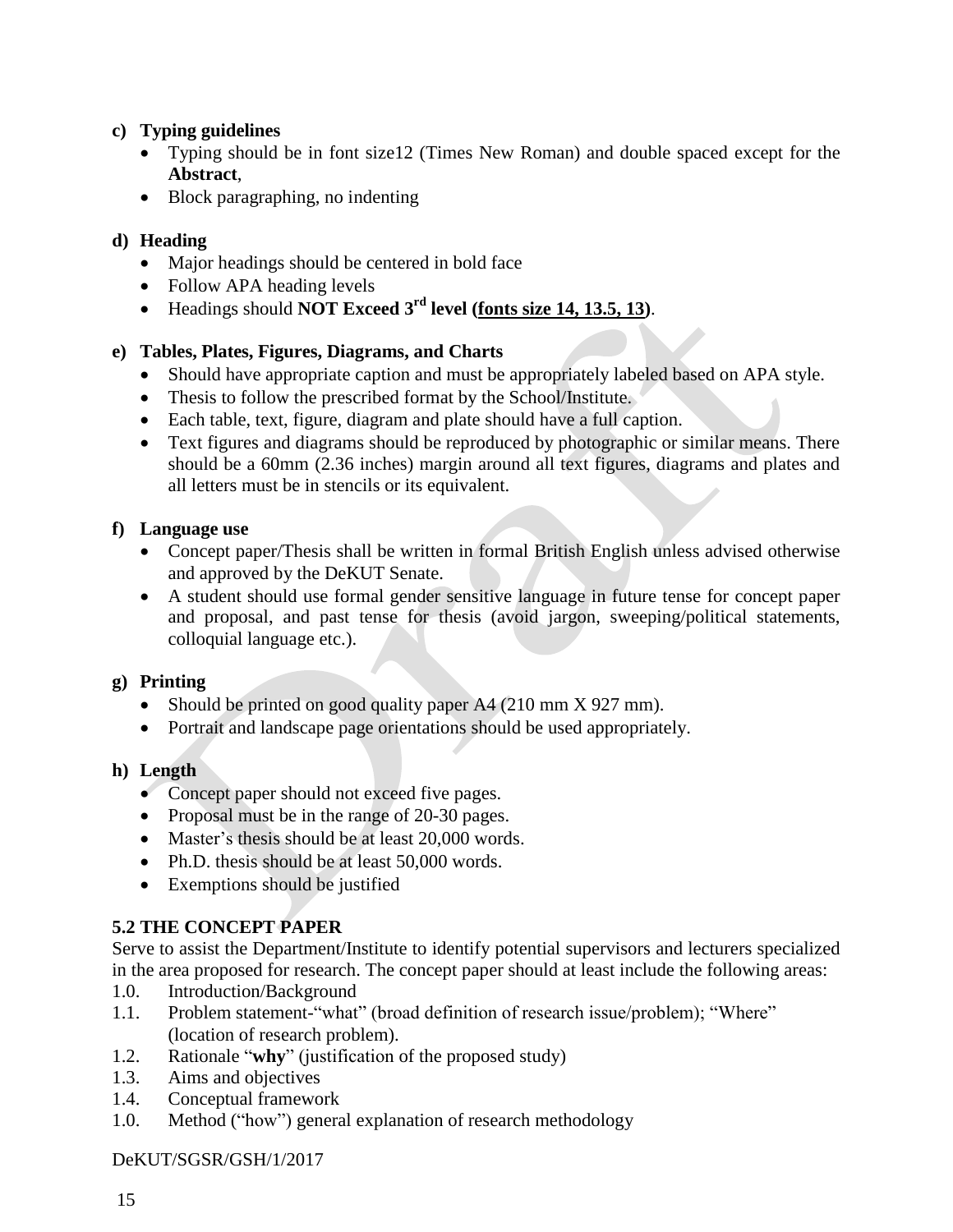- 1.1. Proposed source of data
- 1.2. Proposed methods of data collection/Instruments
- 1.3. Proposed method of analysis

Concept paper must meet the following requirements:

- Demonstrate the originality of the study and how it shall contribute to the body of knowledge (PhD).
- Show that the intended study will enable the researcher to master the subject area (Masters).
- Indicate that the student understands the APA referencing style  $(6<sup>th</sup>$  edition or the latest version).
- Content should point out that the candidate has a purpose, objectives and research questions that can focus and guide the study.
- Confirm that the candidate has a good understanding of the theory (theories) in the area in which he/she wishes to conduct a study.
- Demonstrate the candidate's ability to conceptualize a research problem.
- Illustrate that the candidate understands the methods (including data sources, research instruments and methods of analysis) selected to respond to the aims, objectives and key research questions outlined in the study.

### 3.0 Referencing (**the format applies to Proposal and Thesis**)

• Single spaced, font size 11, and special hanging of 0.5 inches.

#### **Journal Papers**

Aduol, F. W. (2009). Estimation of the Geoid using GPS double differentials, Survey Review,  $24(2)$ , pp  $341 - 352$ .

#### **Books**

Rasnamurthi, B and Raj, K. J. (2010). *Advances in Remote Sensing applications in India*. Mehta Press, New Delhi.

#### **Conference Proceedings**

Kamau, C, Otieno, R., Tanui, J. and Wahid, A. (2004). Perturbations of the Ecliptic. In Proceedings of the International Society of Photogrammetry and Remote Sensing (Eds), Hahn, M and Behr, F-J, pp 105 – 118.

#### **Newspapers**

Wrong, M. (2005, August 17). "Never gonna give you up," says mayor. *Toronto Sol*, p. 4.

# **Article with no author identified**

Britain launches new space agency. (2010, March 24). Retrieved from

http://news.ninemsn.com.au/technology/1031221/britain-launches-new-space-agency

### **Article with no author and no date**

Harry Potter. (n.d.). In Wikipedia. Retrieved August 28, 2010, from http://en.wikipedia.org/w/index.php?title=Harry\_Potter&oldid=380786432

#### **Entry in an online dictionary or reference work, no date and no author identified**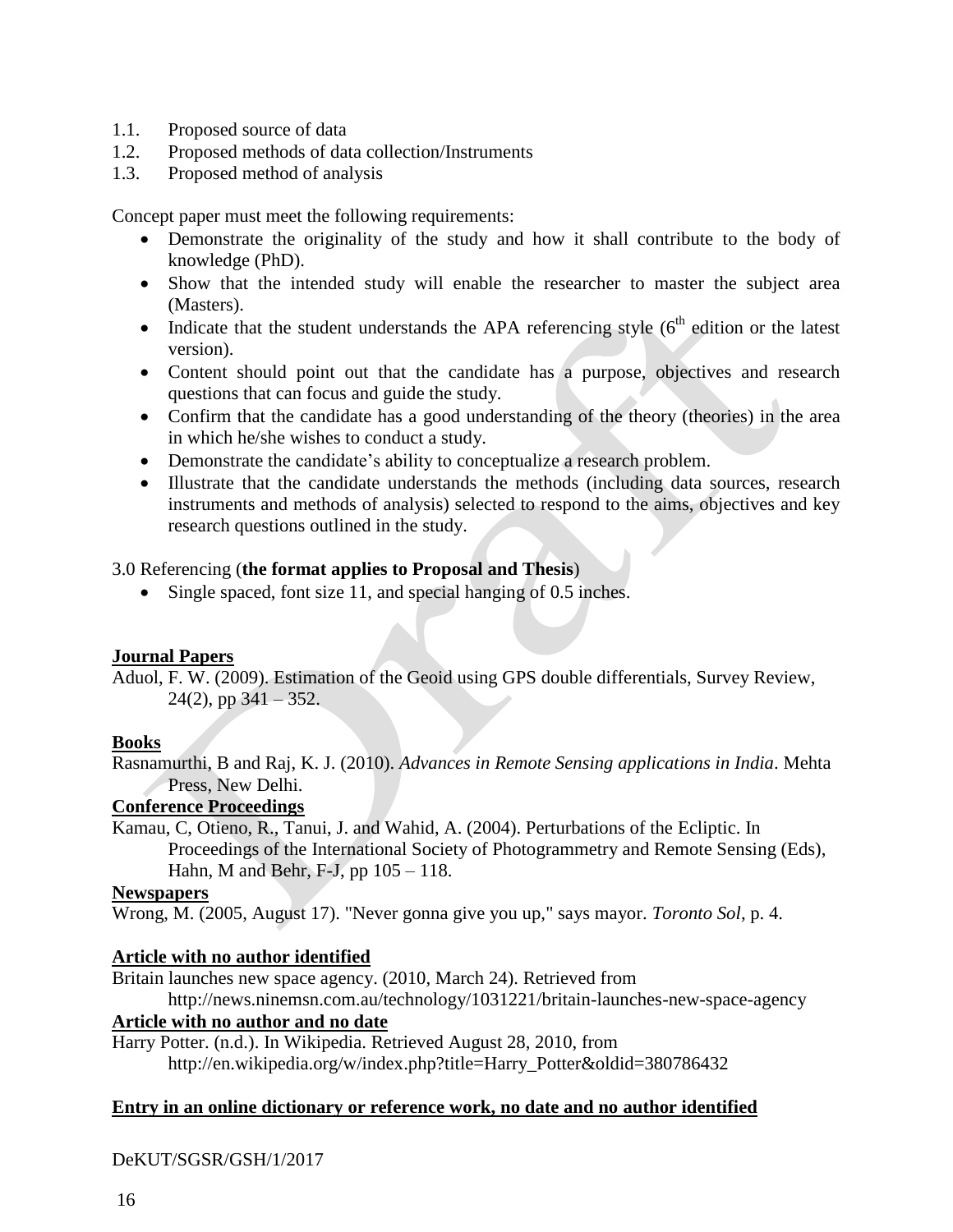Verisimilitude. (n.d.). In Merriam-Webster's online dictionary (11th ed.). Retrieved January 10, 2012 from http://www.merriam-webster.com/dictionary/verisimilitude

#### **E-mail or other personal communication (cite in text only)**

(A. Monterey, personal communication, September 28, 2001)

#### **Book on CD**

Nix, G. (2002). Lirael, Daughter of the Clayr [CD]. New York, NY: Random House/Listening Library.

The School's/Institute's Postgraduate Studies Committee shall approve concept paper that meets the above requirements and the student shall be allowed to begin writing the research proposal under supervision.

#### <span id="page-19-0"></span>**5.3 PROPOSAL WRITING**

#### **PRELIMINARIES**

#### **a) Cover page**

The cover page must have the following components (*centered on that page and symmetrically arranged*).

#### **i. Title**

*Should be written in the top part of the cover page, in caps and centered (not exceeding 20 words, bold and font 14).*

#### **ii. Student's name**

First, Second, Surname (in Caps, *centered, bold and* font 14).

#### **iii. Caption**

A Research Proposal Submitted in Partial Fulfillment for the Award of the Degree of {*insert name of the degree e.g.* Master of Business Administration and Management}, in the {*insert name* of the Department/Institute where registered e.g. Department of Business Administration**},** Dedan Kimathi University of Technology **(***Centered, bold and font 14***).** 

**iv. Date (Month, Year).** (*Centered, bold and font 14*).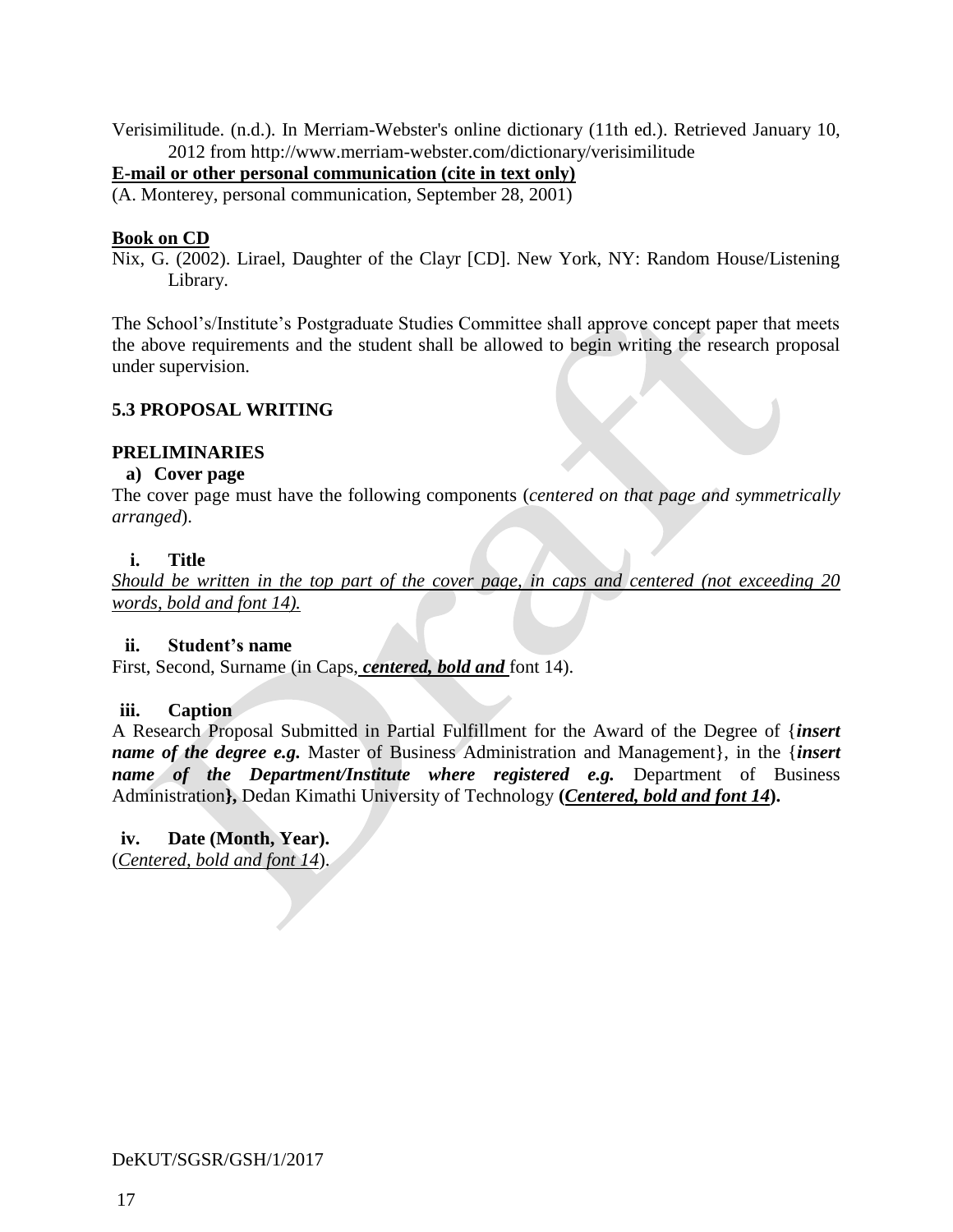# **SAMPLE**

# Insert title here. SHOULD BE WRITTEN IN CAPS AND CENTERED, NOT LONGER THAN 20 WORDS), FONT 14.

**First, Second, Surname** (in Caps, font 14).

**A Research Proposal Submitted in Partial Fulfillment for the Award of the Degree of** {*insert name of the degree*} *e.g.* {Master of Business Administration}, in the {*insert name of the School/Institute where registered*} *e.g.* {School of Business Management and Economics}, Dedan Kimathi University of Technology (font 14)

**MONTH, YEAR** (*font 14*)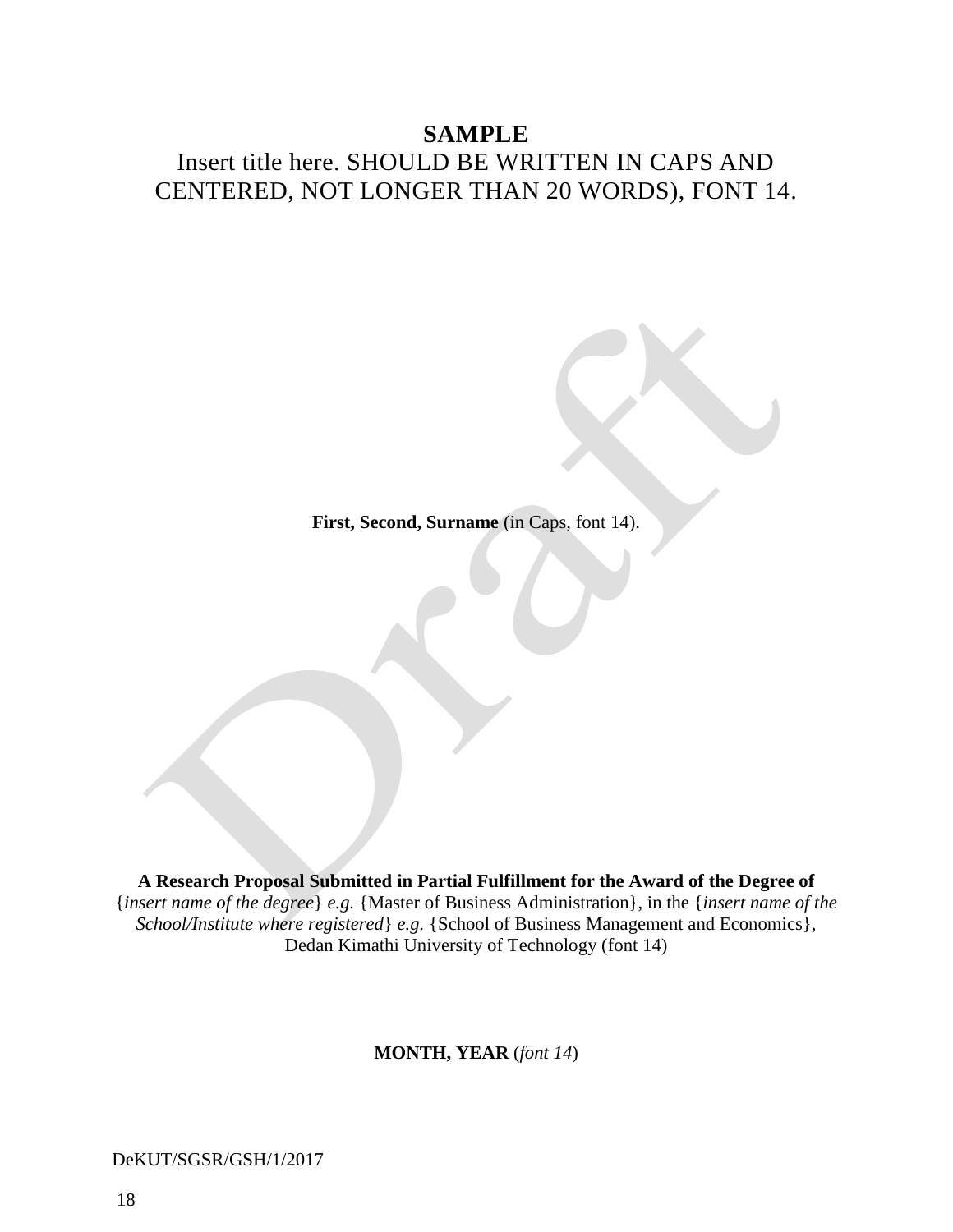# **b) DECLARATION page (***Typing Level 1 and Font 12***)**

- Should be on its own page. The student must declare in writing the originality, intellectual honesty and compliance to DeKUT Anti-plagiarism Policy for the work as indicated below the declaration must appear in the top part of the page.
- Typing except for the title '**Declaration**' should be in **font size12 (Times New Roman)** on an A4 size paper. Note: the use of italics in this guideline is just to make the caption identifiable. In should not be put in italics in the proposal.

### **i. Caption:-**

*This research proposal is my original work and has not been presented in any university/institution for a degree or for consideration of any certification.*

**ii. The student shall sign under the declaration caption as indicated below. And shall also separately sign and submit an Anti-plagiarism Declaration form, which shall form part of the appendices.** 

**Signature……………………………………….Date.………………………… Student's Name……………………………………………………………………** *First, Second, Surname* (Lowercase, bold *and* font 12). **Student's Registration No…………………………………………………**

### **iii. Supervisors' declaration caption:**

*This research proposal has been submitted for examination with our/my approval as University Supervisor(s).*

| Institution: All Alliance and Alliance and Alliance and Alliance and Alliance and Alliance and Alliance and Alliance and Alliance and Alliance and Alliance and Alliance and Alliance and Alliance and Alliance and Alliance a |  |
|--------------------------------------------------------------------------------------------------------------------------------------------------------------------------------------------------------------------------------|--|
|                                                                                                                                                                                                                                |  |
|                                                                                                                                                                                                                                |  |

# **c) DEDICATION page (***Typing Level 1 and Font 12***)**

- Candidate is free to dedicate the proposal to person(s) of his/her choice in not more than 50 words.
- Should be on its own page and single spaced.

# **d) ACKNOWLEDGEMENT page (***Typing Level 1 and Font 12***)**

- Candidate is at liberty to give credit to individuals, groups, organizations, institutions e.t.c. in not more than one page.
- Should be on its own page and single spaced.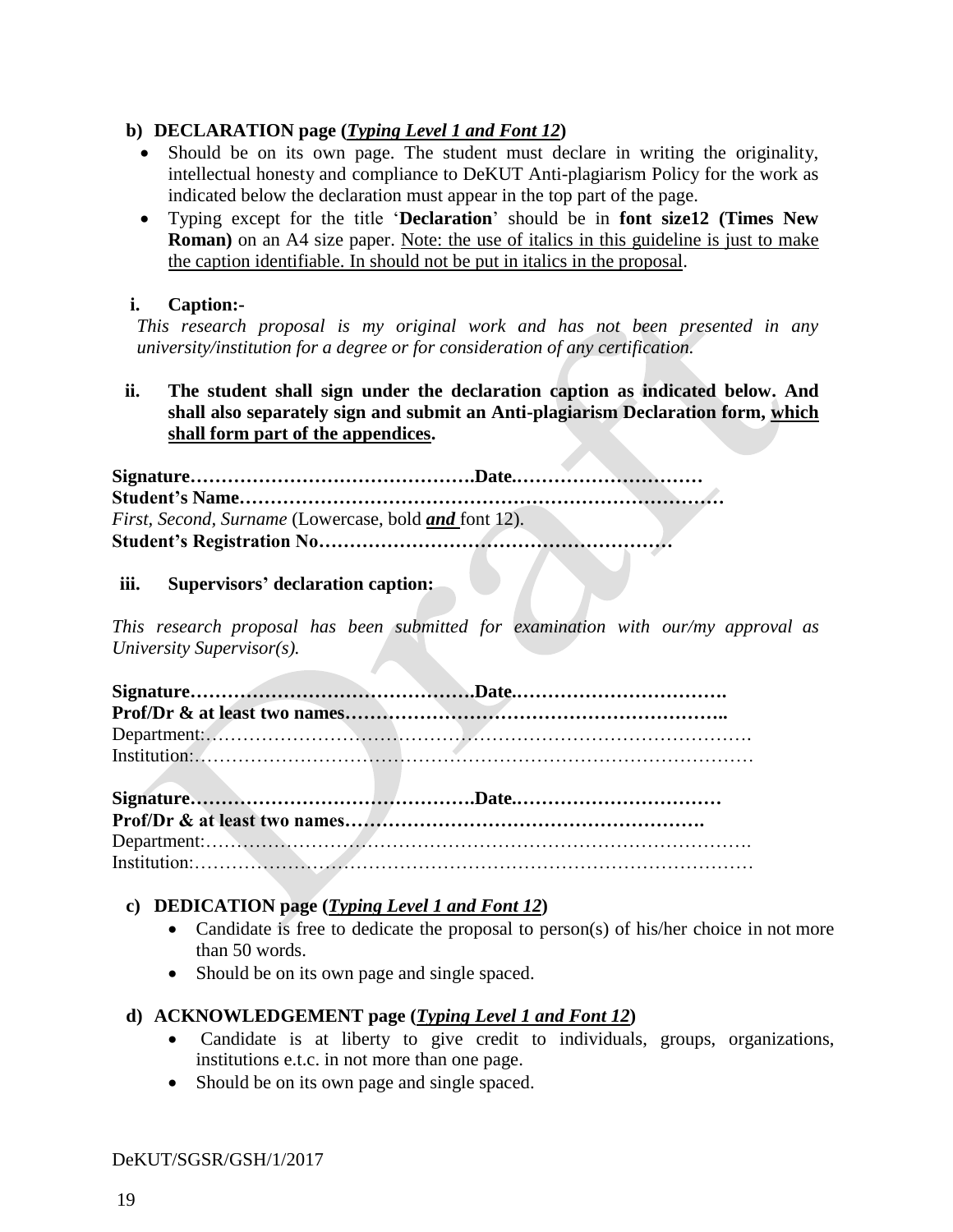# **e) TABLE OF CONTENTS page (***Title Typing use Level 1 and Font 12***)**

- Should be on its own page.
- Summarizes the contents of **proposal** and should be organized to match the headings and sub-headings and page numbers.
- Headings and sub-headings should not go beyond three (3) levels.
- It is recommended that this table is configured to be automatically generated.

# **f) LIST OF TABLES (separated from the table of content(***Title Typing use Level 1 and Font 12***)**

# **Text should be in font 12**

- Summarizes the tables used in the proposal and should be organized to match the labels and the page numbers where the tables appear.
- It is recommended that this table is configured to be automatically generated.

# **g) LIST OF FIGURES (***Title Typing use Level 1 and Font 12***)**

# **Text should be in font 12**

- Summarizes the figures used in the **proposal** and should be organized to match the labels and the page numbers where the figures appear.
- It is recommended that this table is configured to be automatically generated.

# **h) LIST OF PHOTOGRAPHS (***Title Typing use Level 1 and Font 12***) Text should be in font 12**

- Summarizes the photographs used in the proposal and should be organized to match the labels and the page numbers where the photographs appear.
- It is recommended that this table is configured to be automatically generated.

# **i) LIST OF DIAGRAMS(***Title Typing use Level 1 and Font 12***) Text should be in font 12**

 Summarizes the diagrams used in the **proposal** and should be organized to match the labels and the page numbers where the diagrams appear.

### **j) LIST OF PLATES (***Title Typing use Level 1 and Font 12***) Text should be in font 12**

 Summarizes the plates used in the **proposal** and should be organized to match the labels and the page numbers where the plates appear.

# **k) ABBREVIATIONS AND ACRONYMS page (***Title Typing use Level 1 and Font 12***)**

- Should be on its own page.
- This section should be included in the proposal when applicable.
- The abbreviation and acronyms should be arranged **alphabetically**
- The abbreviations/acronyms should be **Capitalized** and separated from the text by 2 indentations of 5-point each.
- The corresponding explanatory text should be in **Title Case** and aligned to the left
	- **DeKUT** Dedan Kimathi University of Technology
	- **SGSR** School of Graduate Studies and Research
	- **IFBT** Institute of Food Bioresources Technology
	- **IToHM** Institute of Tourism and Hospitality Management.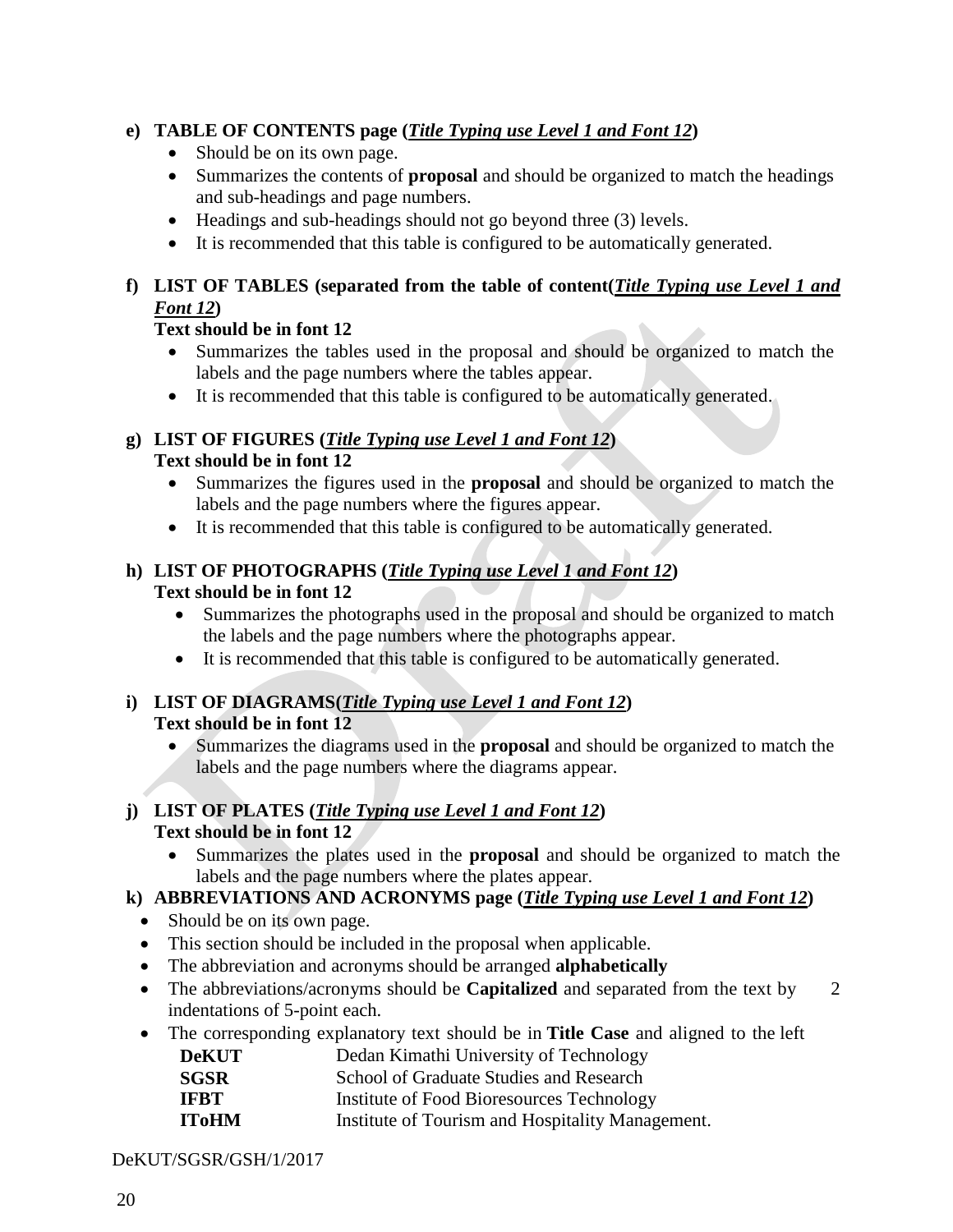# **Abstract page (Title** *Typing Level 1 and Font 12***)**

- Summarize the proposal
- Must not exceed 500 words, not have in-text referencing, should be **single spaced**, **one block paragraph** and be contained on one page.
- It should focus on the following areas:
	- a) Background of the study
	- b) Problem statement,
	- c) Justification of the study,
	- d) Purpose of the study,
	- e) Summarized objectives
	- f) Research design,
	- g) Data collection and analysis methods/materials,
	- h) Expected outcome.

#### **CHAPTER ONE INTRODUCTION**

- Each chapter should be a stand alone.
- The title should be centered in the page and placed immediately below the chapter number.

# **1.1 Background to the Study**

- Provides a basis for the study issue and problem.
- Develops the problem/ issues from global perspective narrowing down to regional context then to the country and actual location of the study.
- Frames the investigation within the larger context of the scholarly literature, underscoring key issues linked to the proposed study issue.
- Contextualizes the research issues, highlight the gaps, justify and anchor the study problem to lead logically into a problem statement.

# **1.2 Problem Statement**

- Precise gap that exist in the literature, theory, context, concepts or practice which the study seek to address.
- In-text referencing should be avoided**.**
- Stated in a concise manner and **not exceeding 300** words.

# **1.3 Purpose/Aims/General Objective**

• Should provide a specific and accurate synopsis of the overall goal of the study.

# **1.3.1 Specific Objectives**

- Should be SMART and be directly linked to the study variables as indicated in the title
- Should use outcome based verbs such "Identify, determine/investigate.

# **1.4 Research Questions or Research Hypotheses**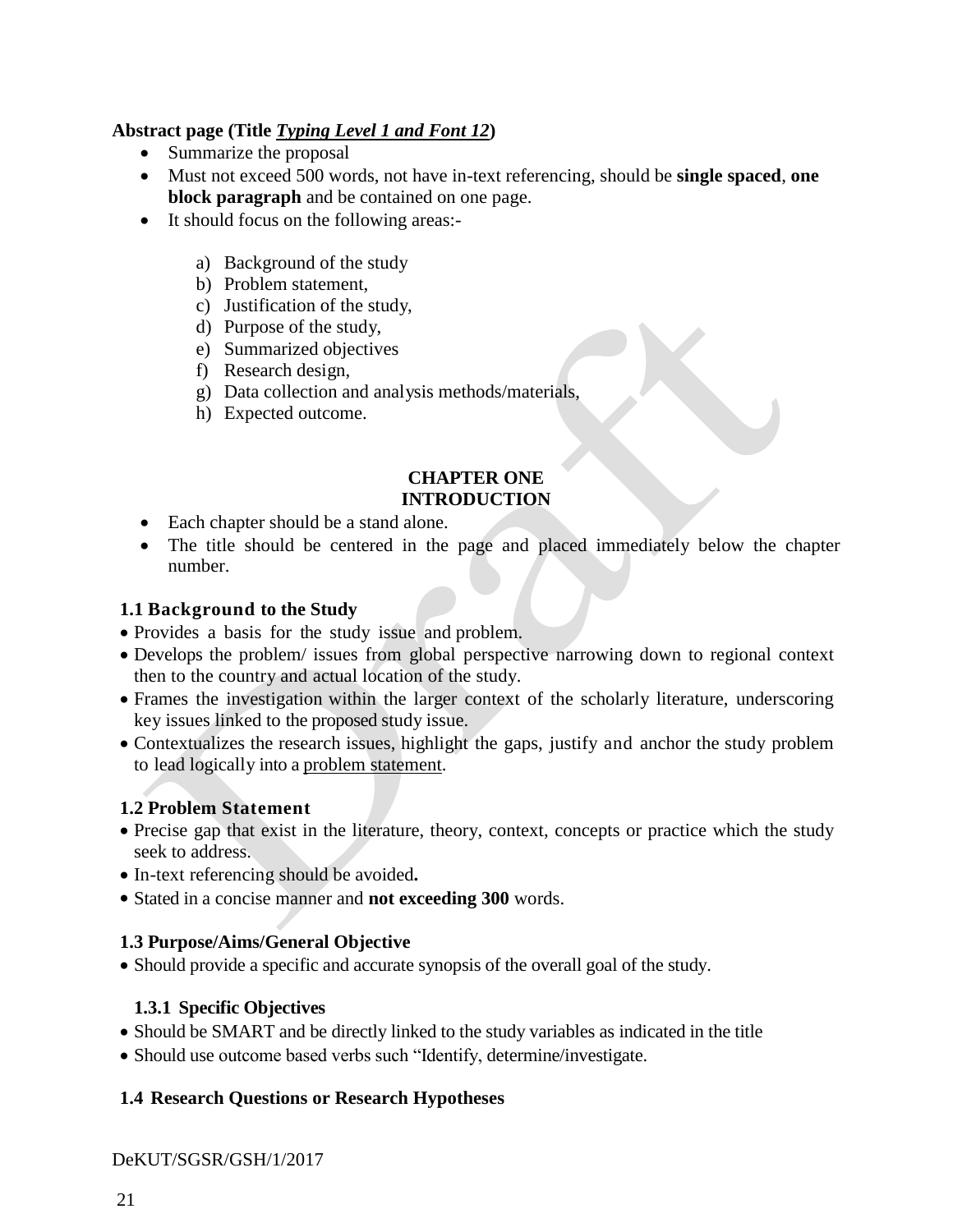• The decision to use research questions or hypotheses should be guided by the purpose of the study, the nature of the research design and the methodology, and the audience of the research.

#### **Questions**

- Should naturally and creatively be derived from the specific objectives.
- Should not be stated in a manner that elicits yes/no response.

#### **Hypotheses**

• They should be relevant to the purpose of the study.

### **1.5 Significance of the study/ Rationale**

- What has the study revealed? To whom is it of use and how?)
- Researcher must point out the relevance of the findings to academic, practitioner and policy makers.

### **1.6 Scope/Delimitation**

- Researcher to address how the study will be narrowed in scope.
- Researcher to explain the issues that will not be addressed in the research and justify.
- Researcher to explain the possible implications of the delimitations for the study.
- Scope to be expressed in terms of content, methodology/ materials, geographical, theoretical, conceptual, temporal ...).

#### **1.7 Limitations (if any)**

- Should focus potential weaknesses/shortcomings of the study, both in data collection, analysis and interpretation.
- Researcher to explain the manner he/she intends to address the limitations cited.

# **1.8 Assumptions**

- Assumptions foreground the question as to what the researcher is taking for granted in the conduct of the study and why.
- They must be clearly stated if any e.g. variables should be precisely stated; explained why they may or may not influence the findings.
- If any control measures will be taken, there should be succinct description of the measure, how they will be done and why?

#### **1.9Operational Definition of terms**

Researcher must define any term whose meaning depart from the common or ordinary usage.

# **CHAPTER TWO LITERATURE REVIEW**

#### **2.1 Introduction**

*Structure of this chapter should be in line with objectives in Chapter One*

- Researcher should use relevant headings developed from the research objectives to guide the structure of this chapter – (**creatively** -**not direct copy-and-paste)**.
- Highlight the already existing knowledge in relation to the study problem.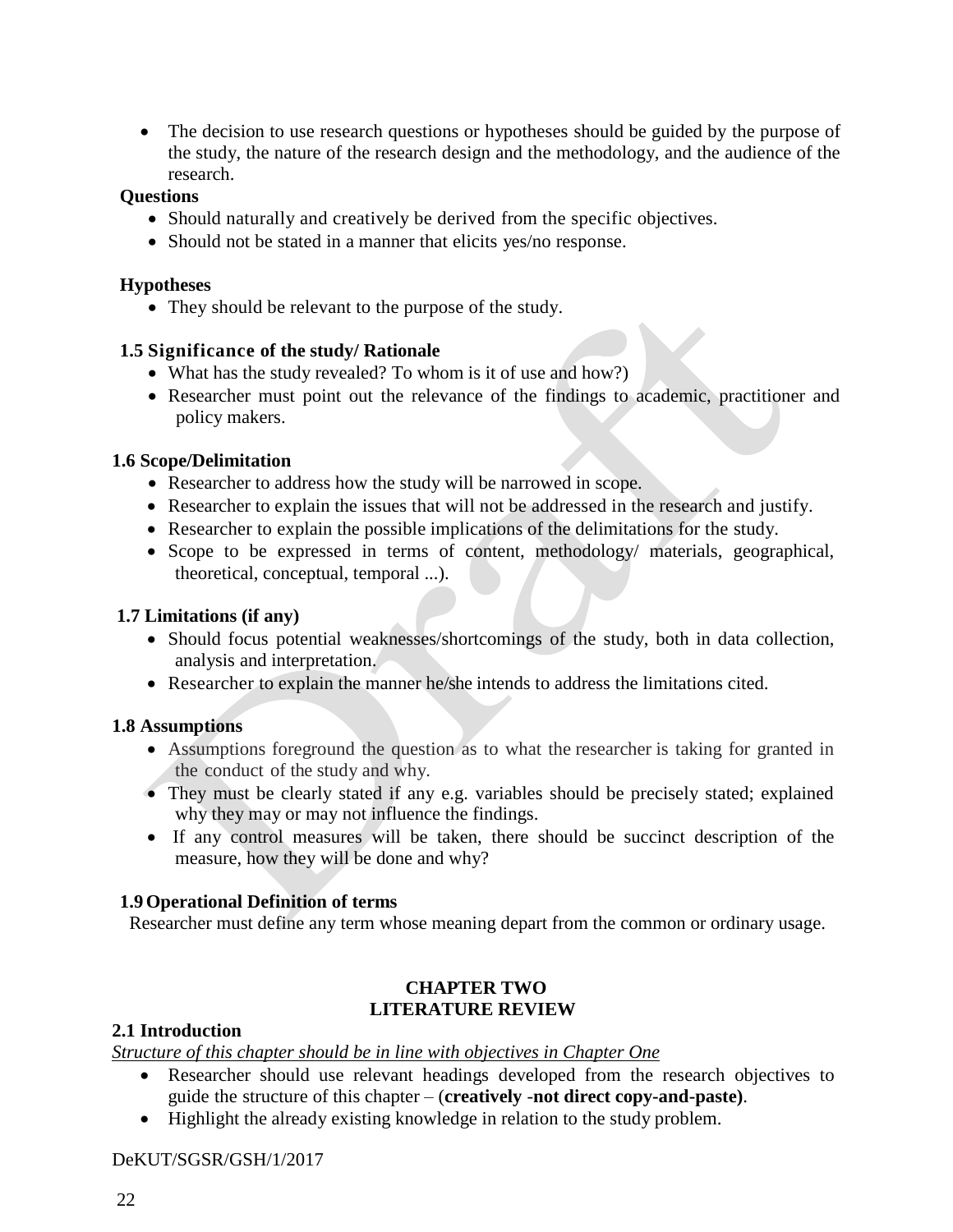- Indicate the knowledge gaps about the study problem.
- Demonstrate evidence of having a good understanding on the current research relating the study.
- Precise definition of variables (independent and dependent) and their inter-relationship.
- Chapter summary on key knowledge issues, controversies in literature and the actual gap(s) that the study seeks to address.
- Conclusion-course of actions to be taken by the researcher to solve the problem. This should be consistent with the knowledge revealed in the literature review.

# **Theoretical and Conceptual framework**

*Where applicable.* 

# **Theoretical framework**

- Highlight theories to be used
- Cite the main points emphasized in the theory/theories
- Support their exposition of the theory/theories by ideas from other experts and own interpretation;
- Demonstrate the link of theoretical proposition and the proposed study.

### **Conceptual framework**

This is the researcher's own perception of the problem and how variables operate in influencing each other. Framework to be characterized by:

- Original visualization by the researcher or adaptation of an existing model used in previous studies.
- Direction of interactions of variables of study.
- Diagrammatic format (graphic presentation)
- Brief explanation of the conceptual framework for clarification of the flow.

### **CHAPTER THREE RESEARCH DESIGN AND METHODOLOGY**

This is a chapter in which the researcher justifies every choice/action to be made in implementing the proposed study. It must highlight methodological details appropriate to the study in an explicitly convincing manner, making scholarly references of research authorities as much as possible.

# **3.1 Research design**

- State the designs adopted and provide reasons for the choice.
- Relevant to the topic, research questions or hypotheses.
- Indicate the scope (coverage) of the study.

# **3.3 Location of the study**

- State the location of the study and actual sites where research will be conducted,
- Justify the choice of that location, and
- Discuss the characteristics unique to the site that are relevant to the study problem.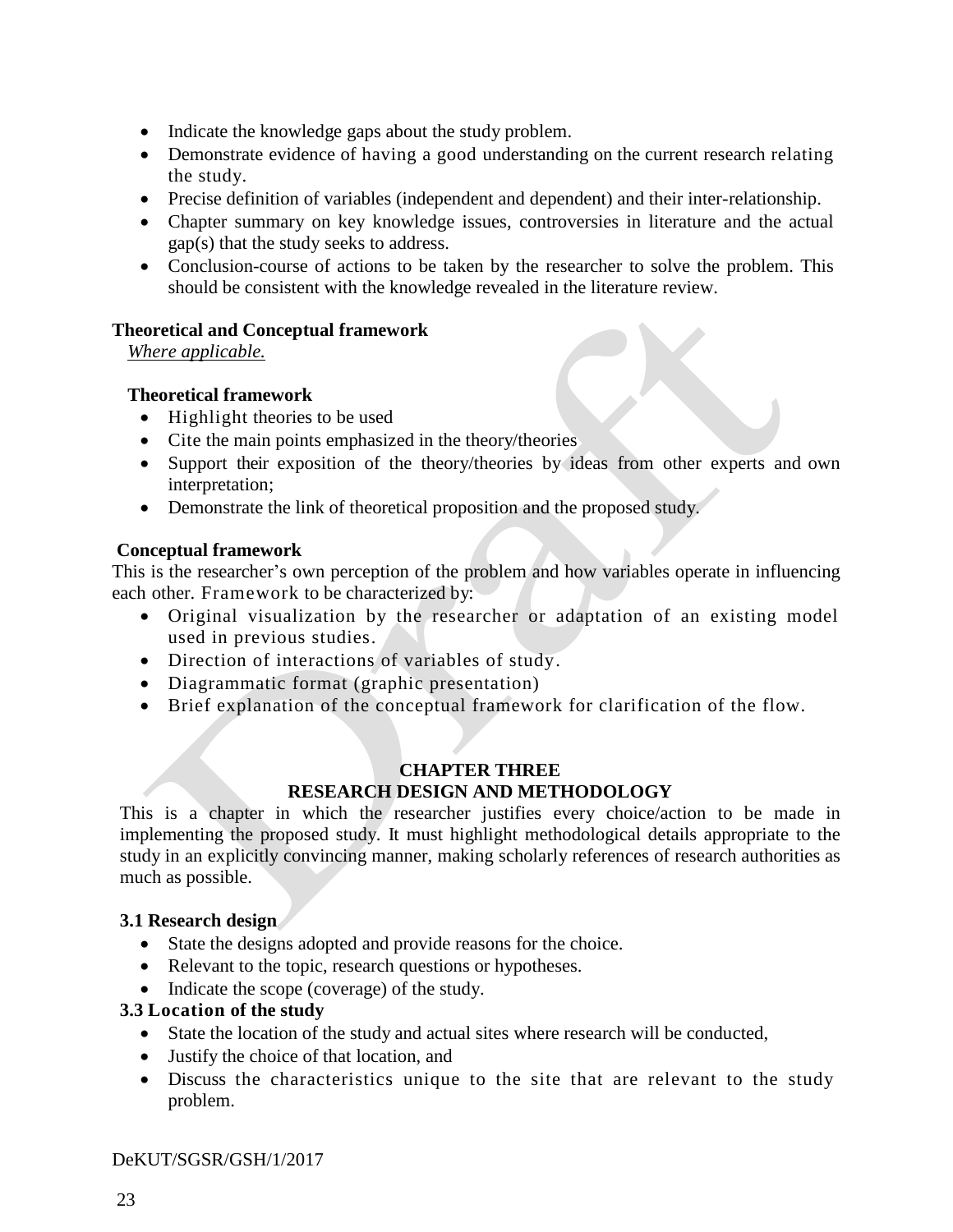# **3.4 Target Population/Materials**

 Where target/accessible population will be required, the researcher should provide, give figures where appropriate and adequate justification.

# **3.5 Sample Size and Sampling Techniques**

# **Sample Size**

- Give the proportion of the sample size in relation to the accessible population.
- The choice of the sample size, the procedure used to get it and the sampling techniques applied must be sufficiently justified.

# **3.6 Data Collection Techniques**

Researcher should be clear on the research procedures (what data will be needed, how it will be collected? By who? From who? When and where?

- Describe each instrument that will be used in the study.
- In a situation where two or more instruments will be used over the same area the research will need to justify why and how the data collected by each instrument will supplement or compliment that from the other(s).
- Ensure that instruments are linked to objectives and questions to ensure that data is generated for each objective to be achieved and to guide your findings chapter.
- Describe how the research instruments will be pre-tested to ensure the quality of data.
- Techniques used to test validity and reliability of data. If using standardized test, quote test and existing reliability levels and demonstrate how these will be attained practically in the research process.

# **3.7 Data Analysis**

- Instruments and software used to analyze data must be relevant to the study objectives. Features of each instrument and software must be described and justification given against the choice of each instrument.
- Explain the methods that will be applied in analyzing the data based on each objective stated.
- Clarify the methods of analysis of each research question/ hypothesis e.g. State the null hypothesis and indicate statistics used to analyze the hypothesis.
- For non-numerical data indicate the method of thematizing, coding, and indicate questions software used.
- Explain how data will be presented after analysis is complete (e.g. in text, tabular, graphic etc.)

# **3.8 Logistical and Ethical Considerations**

*Logistical considerations (where applicable)*

• Researcher to explain how logistical requirements of the research will be managed (e.g. various levels of authorizations that include the various procedures of ensuring successful field access)

*Ethical considerations*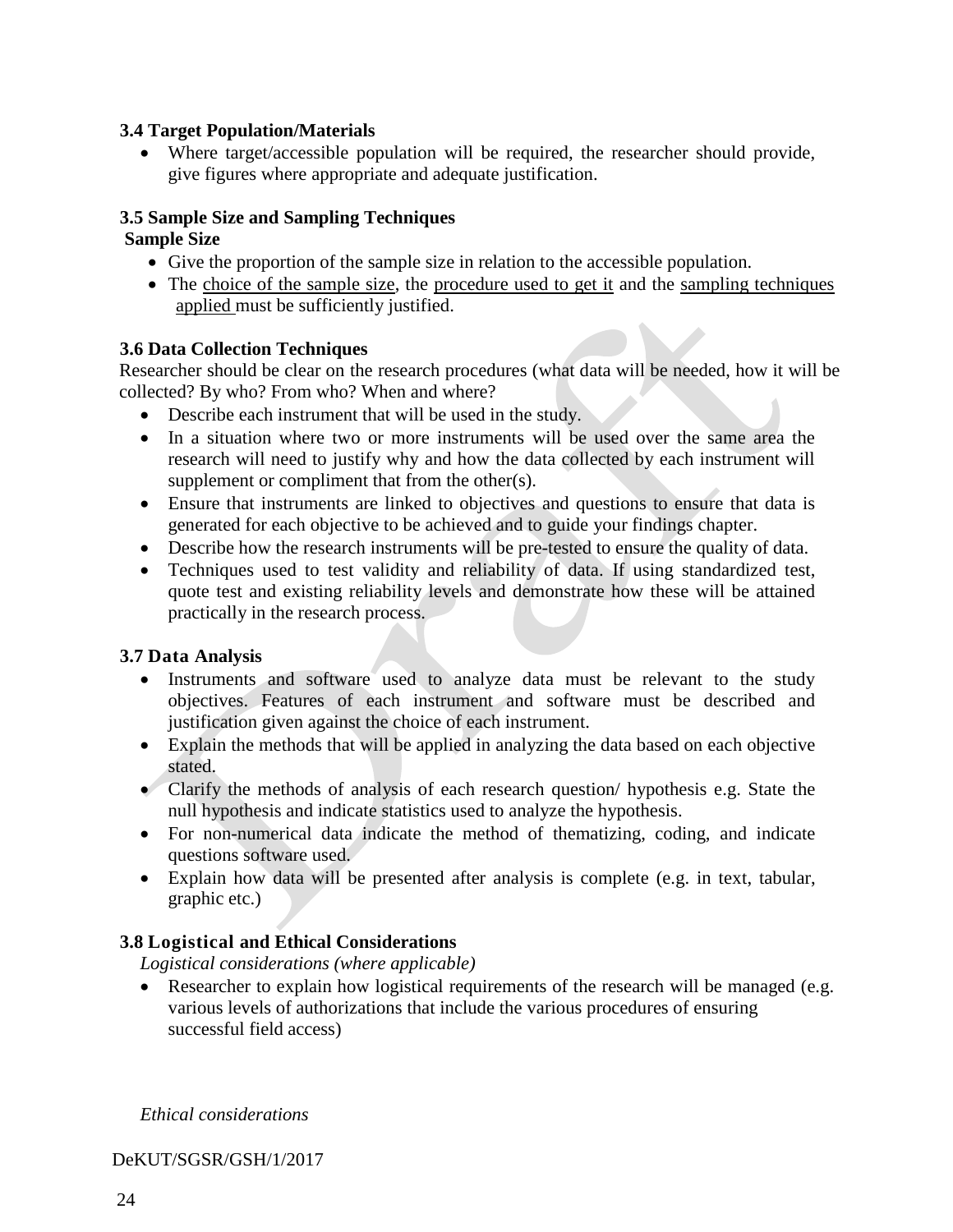- Ethical considerations (researcher should point out any ethical problem that is likely to arise from the methodology used; explained its specific source and how it will be managed).
- Researcher to demonstrate understanding of research ethics and show how they will observe ethical issues related to researching human subjects (e.g. confidentiality, anonymity and protection of human rights of the research subjects/participants and ensuring they suffer no harm from the research process and outputs/outcomes).

### **REFERENCES**

*<u><i>[Use APA ... at least*  $6^{th}$  *Edition and above-as advised in the concept paper*</u> *section]*

#### **APPENDICES**

The following points must be considered while including appendices for the proposal.

**Number appendix using Roman numbers**

**Appendix I- should be a research instrument**

**Appendix II- Work plan**

**Appendix III- Budget**

**Appendix IV-Maps and other graphics where applicable**

**Any other useful notes/documents e.g. copy of research permit/authorization**

# *Evaluation of the Proposal*

- Proposal must be duly signed by the student and the supervisors
- Proposal shall be evaluated and approved at the Departmental and School/Institute level and names of successful candidates together with presentation (defense) minutes submitted to the School of Graduate Studies and Research.

*Students are encouraged to seek guidance from their respective supervisors regarding appropriate books on Proposal writing. Some useful materials include and not limited to:-*

American Psychological Association, (2010), *Publication Manual of the American Psychological Association*. Washington DC: American Psychological Association

Becker C and Denicolo P. (Eds), (2012), *Publishing Journal Articles*. Los Angeles: SAGE.

Kombo D.K and Tromp D.L.A., (2009), *Proposal and Thesis Writing. An Introduction*. Nairobi: Paulines Publications Africa.

Oso Yuko W and Onen D., (2011), *A General Guide To Writing Research Proposal and Report. A handbook for Beginning Researchers* (Revised Edition). Nairobi: Jomo Kenyatta Foundation.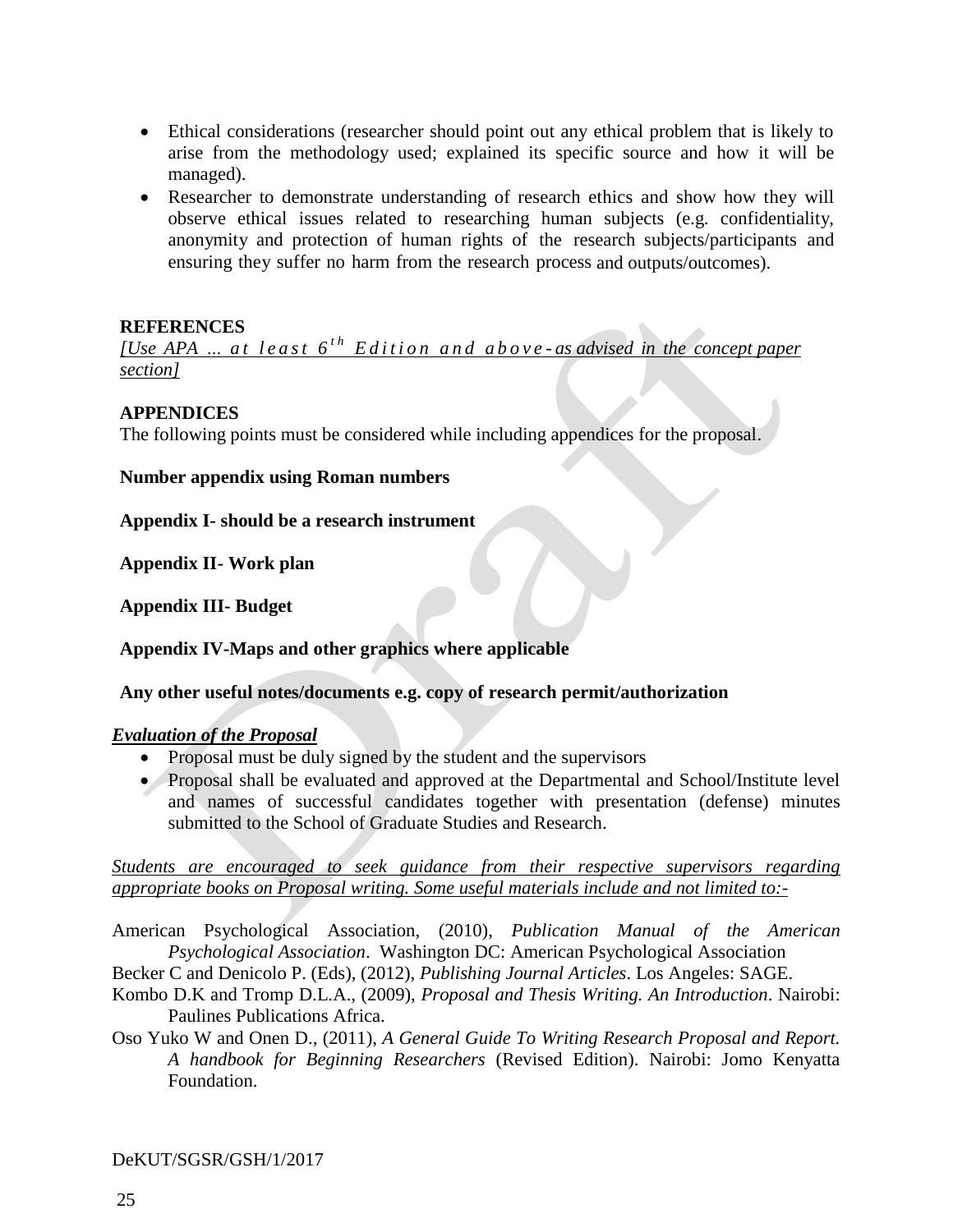# <span id="page-28-0"></span>**5.4 THESIS WRITING FORMAT**

This section is dedicated to assisting the student write the thesis after data collection and analysis. A thesis follows similar format as a research proposal but the language used now is in past tense, i.e., what was done, what was obtained and conclusions drawn. A thesis will have extra chapters, dwelling on Findings, Conclusions and Recommendations.

#### **PRESENTATION FORMAT FOR THESIS WRITING**

- a) Abstract
- b) Introduction
- c) Literature review
- d) Methodology
- e) Presentation of results /findings
- f) Discussions and conclusions
- g) References
- h) Appendices

# **COVER PAGE (***Top of final thesis) Hardcover-Student should not repeat this page inside the thesis***).**

(*As recommended in the proposal section*)

# **STUDENT'S DECLARATION**

#### *Caption*

*This thesis is my original work and has not been presented in any University/institution for a degree or for consideration of any certification.*

| First, Second, Surname (Lowercase, bold and font 12). |  |
|-------------------------------------------------------|--|
|                                                       |  |

**Supervisors' declaration**:

We/I confirm that the work reported in this thesis was carried out by the candidate under my/our supervision as University supervisor(s)

Institution:………………………………………………………………………………

**DEDICATION** *(As recommended in the proposal section)*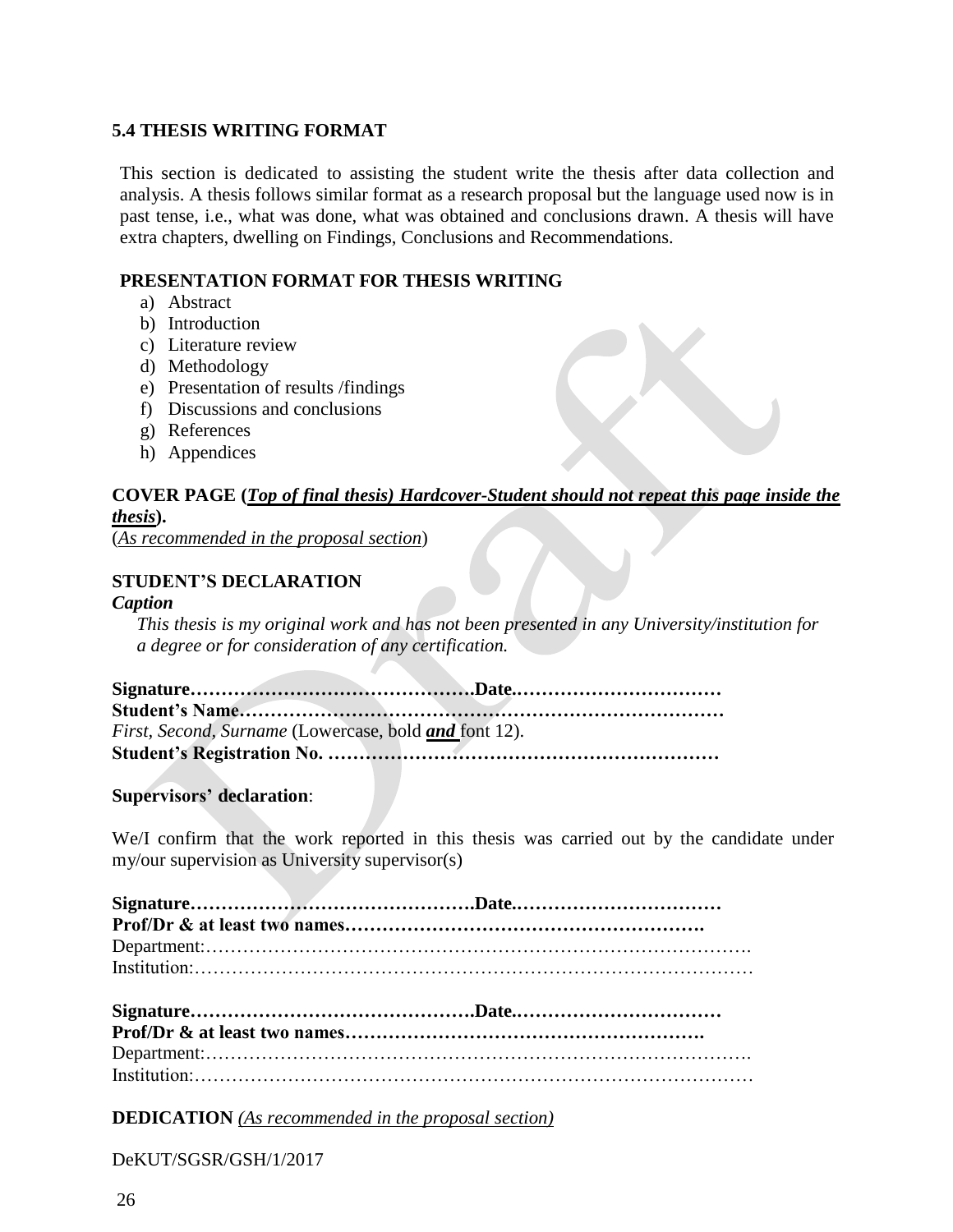### **ACKNOWLEDGEMENTS** *(As recommended in the proposal section)*

### **TABLE OF CONTENTS (maximum 3 levels allowed)**

*(As recommended in the proposal section)*

| <b>LIST OF TABLES</b>   | (As recommended in the proposal section) |
|-------------------------|------------------------------------------|
| <b>LIST OF FIGURES</b>  | (As recommended in the proposal section) |
| <b>LIST OF DIAGRAMS</b> | (As recommended in the proposal section) |
| <b>LIST OF PLATES</b>   | (As recommended in the proposal section) |

### **ABBREVIATIONS AND ACRONYMS** *(As recommended in the proposal section)*

### **ABSTRACT**

- Summary of the entire thesis.
- Should **not exceed 500 words**.
- Should **not have in-text referencing.**
- Should be **single spaced, one block paragraph** and not more than one page.
- Should be written in **past tense**.

#### **It should focus on the following areas:-**

- Background of the study and problem studied in a summarized context.
- Purpose of the study in tandem with the title... [Why was the study done].
- Study objectives in a summarized form, not listing.
- Theories that guided the study framework.
- Research design and locale.
- Population and sampling.
- Research methodology and methods used [**instrument** types, validity and reliability]
- Data collection and analysis.
- Key findings.
- Major conclusions.
- Major recommendations.

#### **CHAPTER ONE INTRODUCTION**

#### **1.0. Introduction** *(As recommended in the proposal section)*.

To focus on the content of the chapter (structure of chapter)

# **1.1. Background to the Study**

- *The problem needs to be introduced from the International, regional, national, and local context. [Use reported speech, cite where necessary and discuss in relation to the completed study].*
- Background -Demonstrate and support the need for the study.

# **1.2 Statement of the Problem** (Ideally should not exceed 350 words)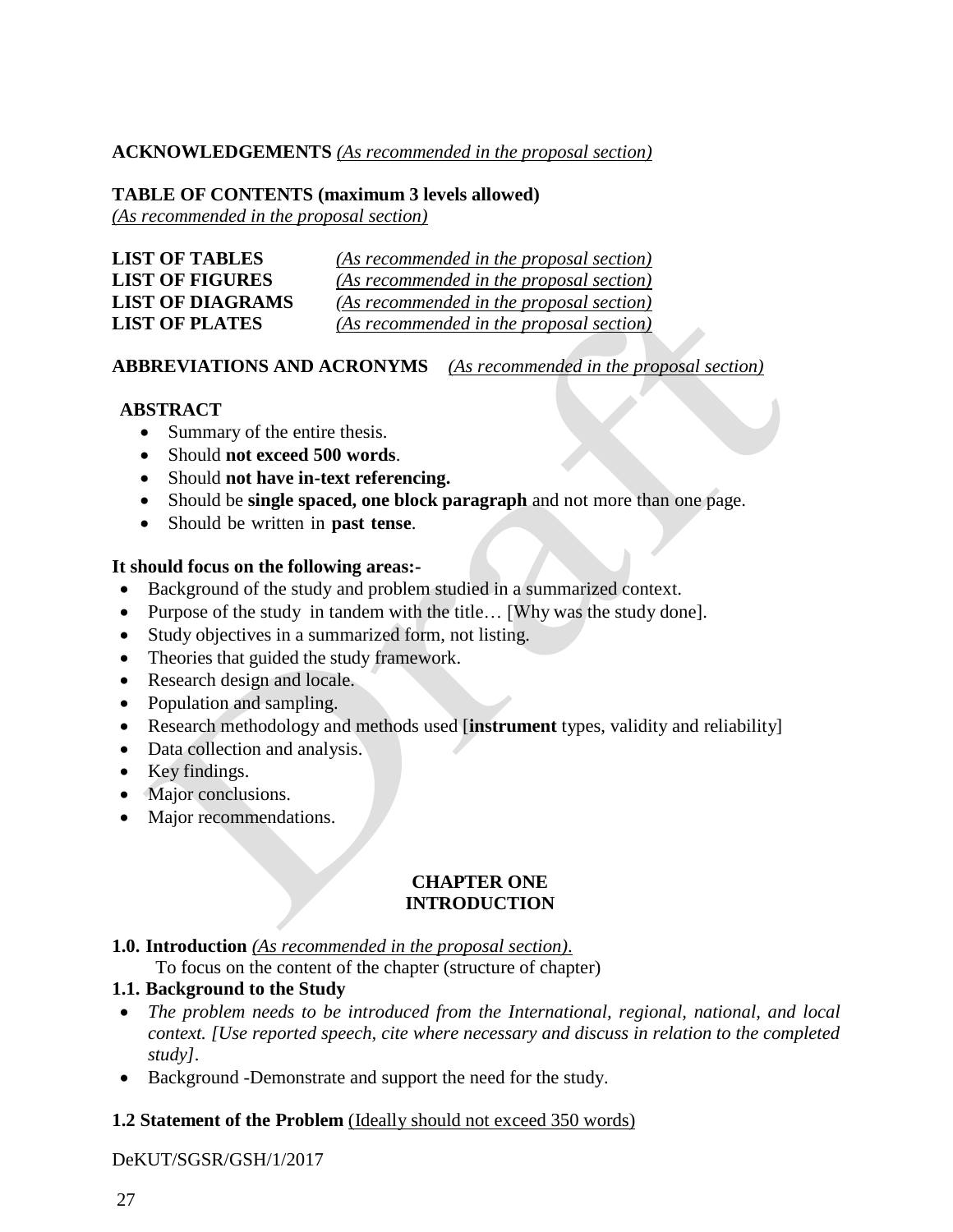# *(As recommended in the proposal section)*

- Problem statement (the 'why' of the study)-gaps to be filled must be precisely and concisely stated.
- Be concise and not more than one page… preferably less.
- No intra-text references.
- End with an interrogative or exclamation statement that captures the entire study concerns

# **1.3 Purpose of Study** *(As recommended in the proposal section)*

# **1.4 Specific Objectives of the Study** *(As recommended in the proposal section)*

# **1.5 Research Questions or Research Hypotheses**

*(As recommended in the proposal section)*

# **1.6 Significance of the Study/ Rationale**

*(As recommended in the proposal section)*

# **1.7 Scope/Delimitations**

*(As recommended in the proposal section)*

• Did anything change from what had been proposed

# **1.8 Limitations (if any)**

*(As recommended in the proposal section)*

• How did you deal with these from proposal stage?

# **1.9 Assumptions of the Study**

*(As recommended in the proposal section)*

 What assumptions were realistic and which were not? This should therefore demonstrate a reflection of what had been stated in the proposal).

# **1.10. The theoretical Framework and the Conceptual Framework**

*Where applicable.* 

# **Theoretical framework**

 The candidate should demonstrate how the theories proposed in the proposal helped in the research. It is advised that students retain only the key theory and possibly two. Keeping more than two theories often creates confusion in application and hence should be avoided as much as possible.

# **Conceptual Framework**

• The conceptual framework should be drawn in such a way that it shows the interactions between the independent and dependent variables. In statistical studies, the composite variables constituting the independent and dependent variables should include measurable indicators derived from the objectives of the study. If need be the intervening variables should be included. In qualitative studies, clear links between variables should be demonstrated thematically.

# **1.11 Operational definitions of key terms**

*(As recommended in the proposal section)*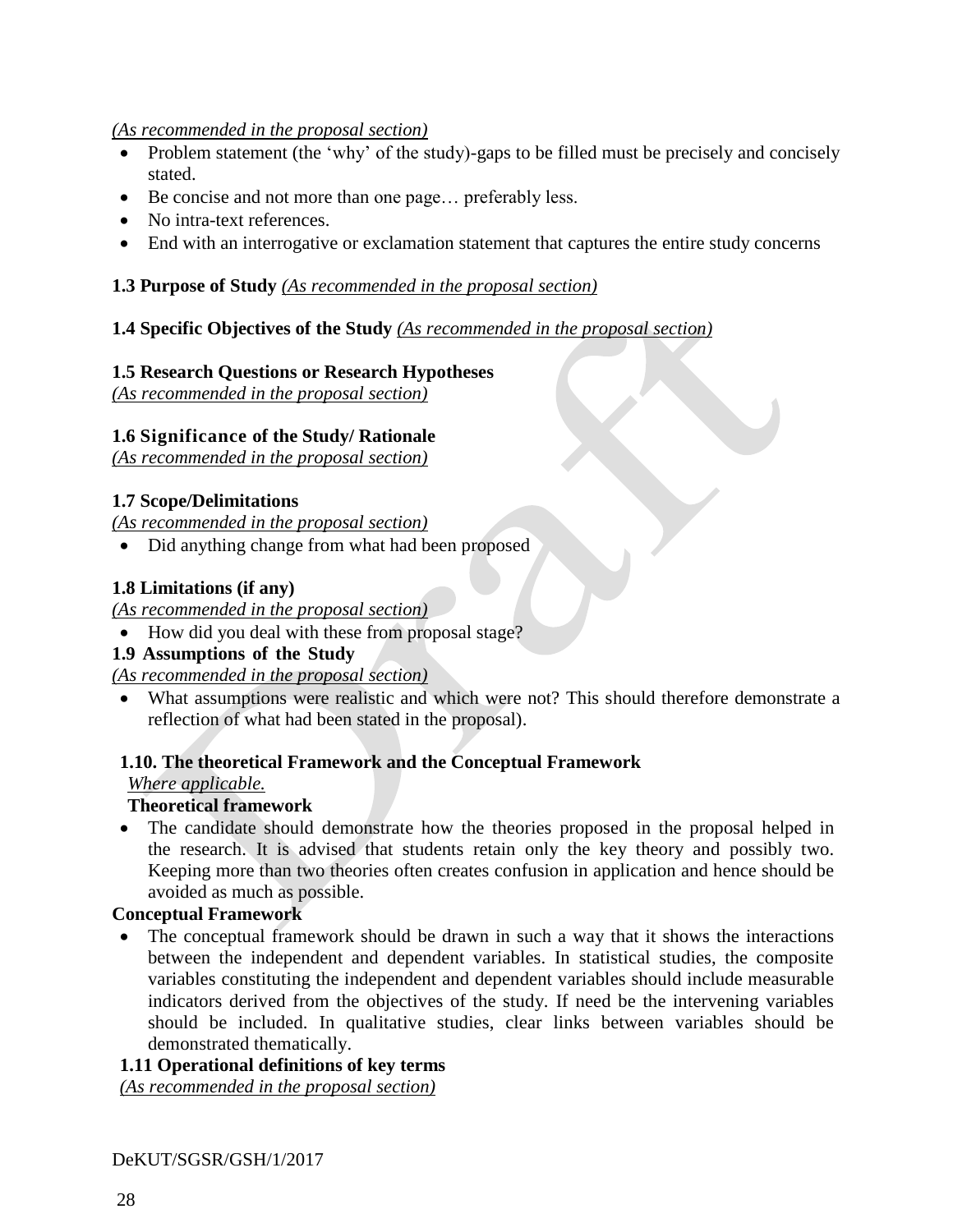# **CHAPTER TWO REVIEW OF RELATED LITERATURE**

#### *Should be as recommended in the proposal section in addition to the following*

Literature must be cited by author and year of publication in the text. A list of all cited references must appear at the end of the thesis. The literature, especially from research should be as current as possible. Use of internet to source on-line current references is highly encouraged. Old literature may be used to stress historical significance especially where important theorists are being cited.

- The citation style should be in line with the latest APA referencing approach.
- Date/years in citations must correspond with authors appropriately.
- Where direct quotes which are more than three lines, the text should be indented without quotation marks. *The author, year and page number should be included*.
- The tense used should be in present continuous or past depending on circumstances.

The review should be done critically as per the objectives of the study and organized as indicated below.

- 2.0. Introduction
- 2.1. Literature Related to the Main Concepts
- 2.2. Review by Objective One
- 2.3. Review by Objective Two
- 2.4. Review by Objective Three
- 2.7. Summary and gap identification must be included at the end of this chapter.

# **CHAPTER THREE RESEARCH DESIGN AND METHODOLOGY**

 The chapter should be written in past tense and organized as recommended in the proposal section. The subheadings of this chapter may vary from discipline to discipline. The student should therefore consult his/her respective school/Institute for clarity, for example, some discipline may use just METHODOLOGY as a header for this chapter.

*(As recommended in the proposal section)*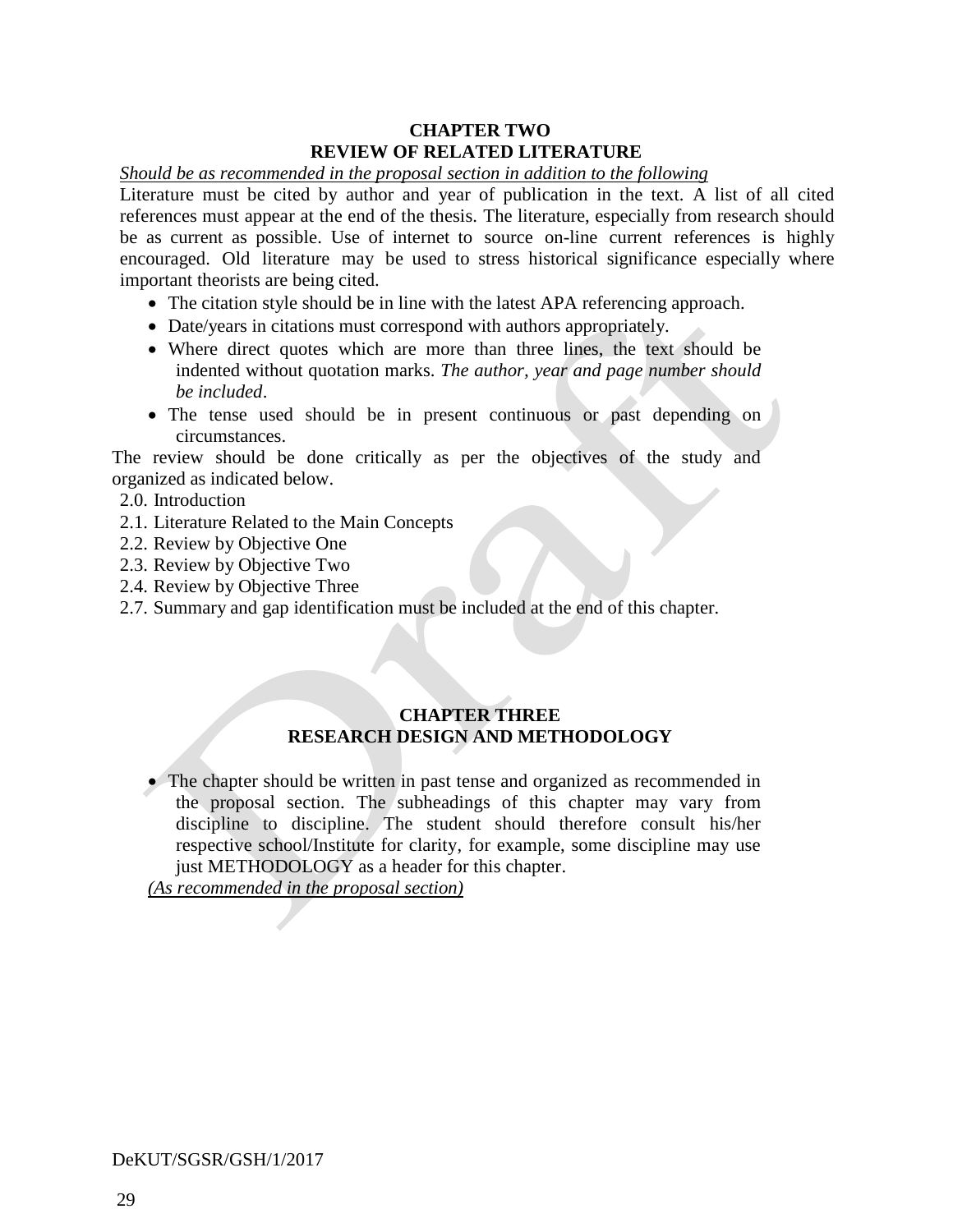#### **CHAPTER FOUR PRESENTATION OF FINDINGS, ANALYSIS AND INTERPRETATION**

**4.1 Introduction (**provide structure of chapter**)**

- The chapter should present the findings, interpretations and discussion according to the objectives, research questions and/or hypotheses.
- Discussion of the findings should relate to the literature reviewed. Provide a plausible explanation to the deviation, if any. Researcher should discuss possible reasons why the results occurred.
- In the introduction the candidate should re-cast the objectives, research questions and/ or hypotheses as presented in Chapter One.
- Results should concisely reflect the objectives and aims of the study. In case the expected results are not supported by the data, this needs to be pointed out.
- The type of data (quantitative or qualitative) should be appropriate to the presentation style adopted.
- Tables, figures and diagrams should be clear and of reasonable size, having appropriate captions and must be appropriately referenced in accordance to the **APA style,** both in the text and reference list.
- Data related to each objective should be presented and interpreted under a relevant subheading that reflects the concerned **objective**.
- Student must be consistent and use appropriate graphics consistently when presenting data. Explain findings in the graphics rather than leaving findings hanging.

# **CHAPTER FIVE SUMMARY, CONCLUSIONS AND RECOMMENDATIONS**

# **5.1 Introduction**

Introduce the chapter structure as exemplified in previous similar sections

# **5.2 Summary**

- Provide succinct summary of the main findings. The summary should not include a repeat of the detailed figures presented by objective in Chapter Four. There should be no graphics or further discussions of the findings.
- Clear summary of the main findings relating to the study objectives and their implications on hypotheses, practice, theory, context and concept.
- Findings must make significant contribution to the existing knowledge (practice, theory, context and concept).

# **5.3 Conclusions**

- Must be in prose and based on the findings and organized by objective.
- Conclusions should relate to the main research questions or hypotheses. Were the objectives met? If not, why?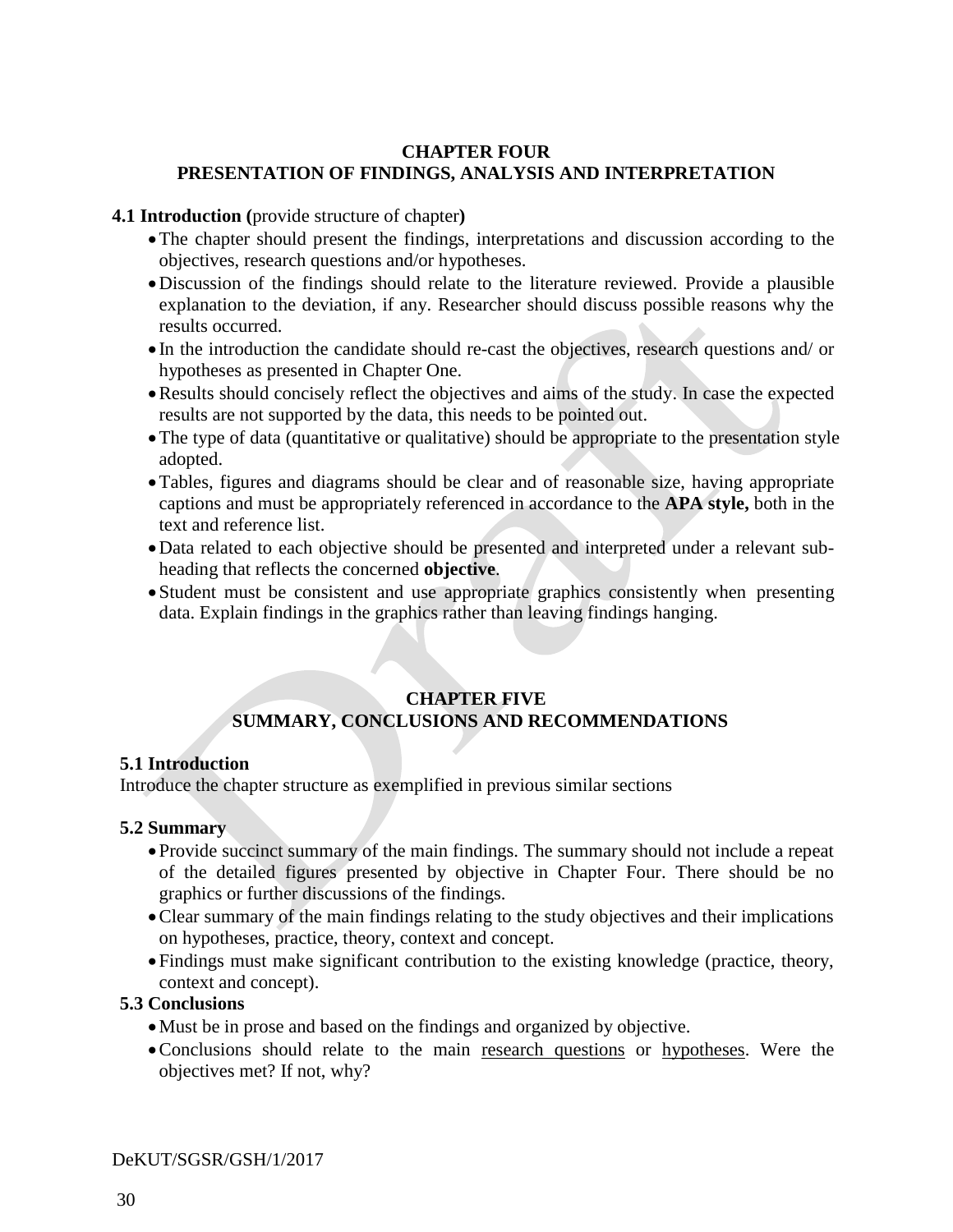### **5.4 Recommendations**

- Recommendations should be presented in short, precise and self contained paragraphs, each reflecting to a specific objective.
- Recommendation should be in tandem with the findings and/conclusions.
- They should also be dichotomized into those related to policy, practice and those related to further research.
- For quantitative studies, the recommendations should be based on negative findings with the aim of soliciting viable interventions – otherwise qualitative studies may include positive findings that are key to inform on good practices and lessons that may need scaling up.
- Recommendations should be realistic and directly linked to the research findings as per the objectives and conclusions.

# **REFERENCES**

*[Use APA*  $\ldots$  *at least 6<sup>th</sup> Edition and above-as advised in the concept paper section]*

# **APPENDICES/ANNEXES**

Must be sequenced in the order they appear in the text.

- Appendix i
- Appendix ii
- Appendix iii

# **NB. PhD dissertation should have six chapters instead of five.**

- Chapter four: **Presentation of data**
- Chapter five**: Data analysis and interpretation**
- Chapter six: **Summary, Conclusion and Recommendations**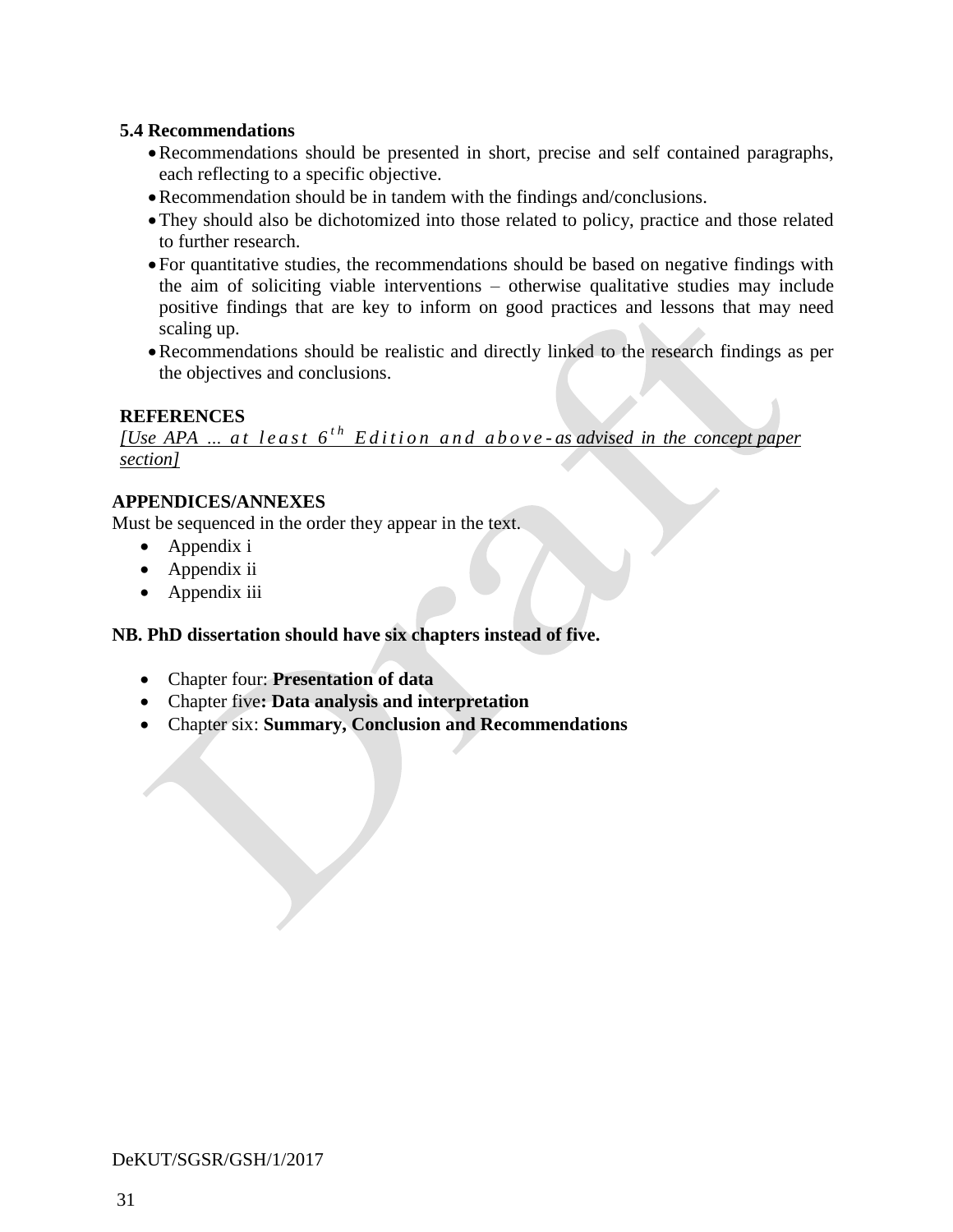#### **Insert title here. SHOULD BE WRITTEN IN CAPS AND CENTERED, NOT LONGER THAN 20 WORDS), FONT 16, (all writings on cover page should be in gold)**

First, Second, Surname (in Caps); Text orientation **on the Spine of the Hardcover bound thesis** (Top-Bottom), Surname followed by initial then middle; The Degree (e.g. MBA/Msc. ), Year **(font 14).**

A Thesis Submitted in Partial Fulfillment for the award of the degree of {*insert name of the degree e.g.* Master of Business Administration and Management}, in the {*insert name of the School/Institute where registered e.g.* School of Business Management & Economics**}, Dedan Kimathi University of Technology (font 14)**

Month, Year (font 14)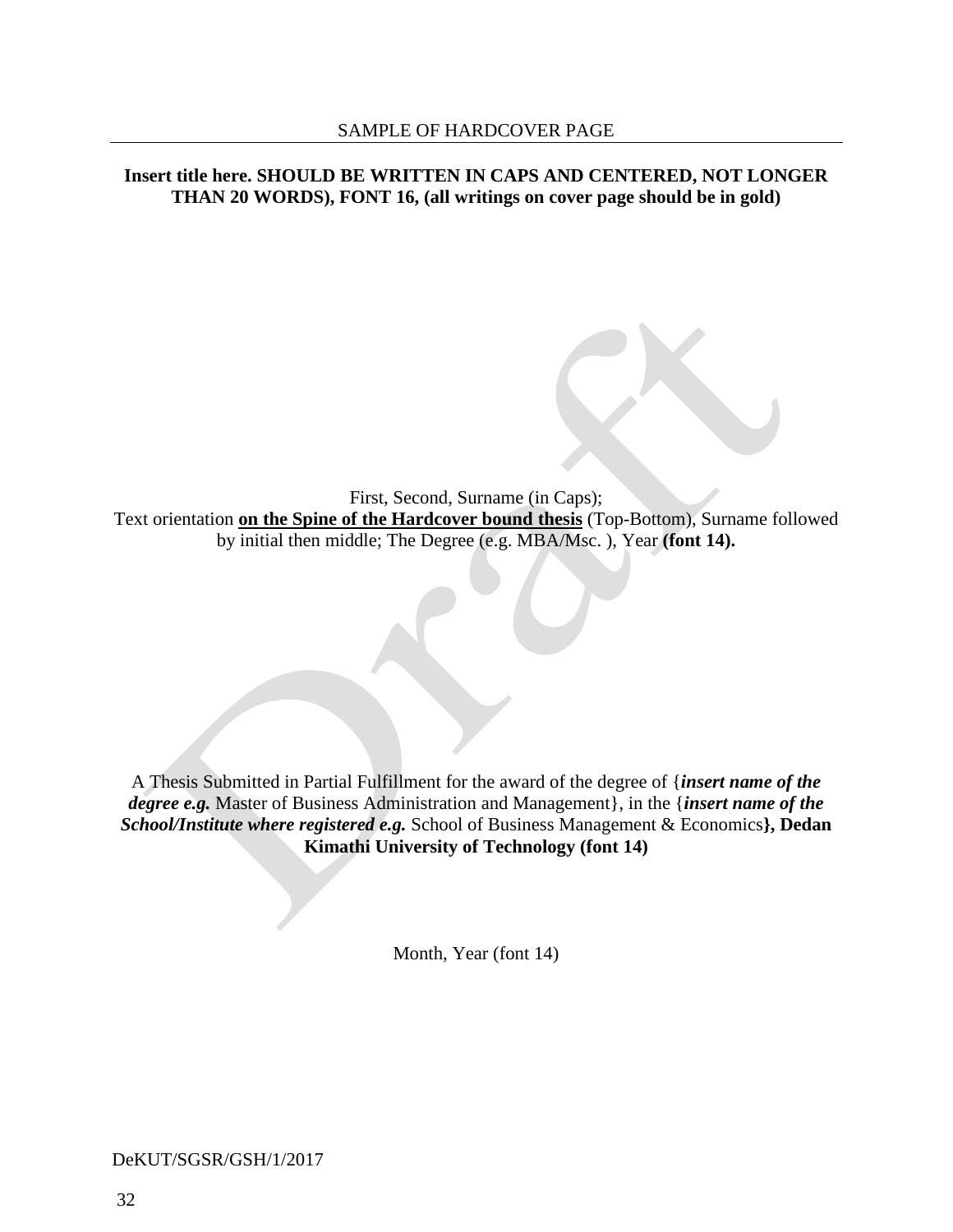### <span id="page-35-0"></span>**6.0 SUBMISSION AND EXAMINATION**

# **STUDENT MUST COMPLY OR MUST HAVE COMPLIED WITH THE FOLLOWING REFULATIONS RELATING REGARDING SUBMISSION AND EXAMINATION**

### <span id="page-35-1"></span>**6.1 COMMON REGULATIONS FOR THE MASTERS DEGREES**

*-of DeKUT Statutes particularly:-*

- a) CONDUCT OF STUDIES AND SUPERVISION
- b) SUBMISSION AND EXAMINATION OF THESIS

# <span id="page-35-2"></span>**6.2 COMMON REGULATIONS FOR THE DEGREE OF DOCTOR OF PHILOSOPHY**

*-of DeKUT Statutes particularly:-*

- a) CONDUCT OF STUDIES AND SUPERVISION
- b) SUBMISSION OF THE THESIS AND EXAMINATION OF THE CANDIDATE

# <span id="page-35-3"></span>**7.0 ORAL PRESENTATION**

- a) Student shall have paid all requisite fees to the University.
- b) The presentation's aim shall be to test the student's understanding of the subject matter of the study.
- c) Therefore, the student shall be expected to use communication technology, usually the PowerPoint projection to present and defend key findings of the study before the DeKUT's Senate appointed Board of Examiners.
- d) Oral examination (presentation and questions time) shall take at least one hour (1) to three hours (3), depending on degree programme and the clarification sought by the examiners.
- e) Oral examination shall be conducted as per the schedule figure 1, generated as per the regulations guiding submission and examination of thesis (**REFER TO SECTION 3.0 AND 4.0**).
	- i. Before submitting thesis for examination to graduate school, candidate gives NOTICE OF SUBMISION to SGSR 1 moth before intended date of thesis submission. **This will allow for timely identification and appointment of suitable external and internal examiners for the thesis**.
	- ii. Examination of the thesis by external and internal assessors shall take **Two (2) Months**.
	- iii. Therefore, the earliest time **ORAL EXAMINATION** can be conducted is the **THIRD MONTH FROM THE DATE OF SUBMISSION**. This explains the origin of three months between the time of thesis submission and oral exam in the schedule.
- f) After oral examination, a student should understand that there are various recommendations that can be given by the Board of Examiners. Each recommendation has specific timelines that must be adhered to.

*Where there is a conflict, refer to Graduate School Policy.*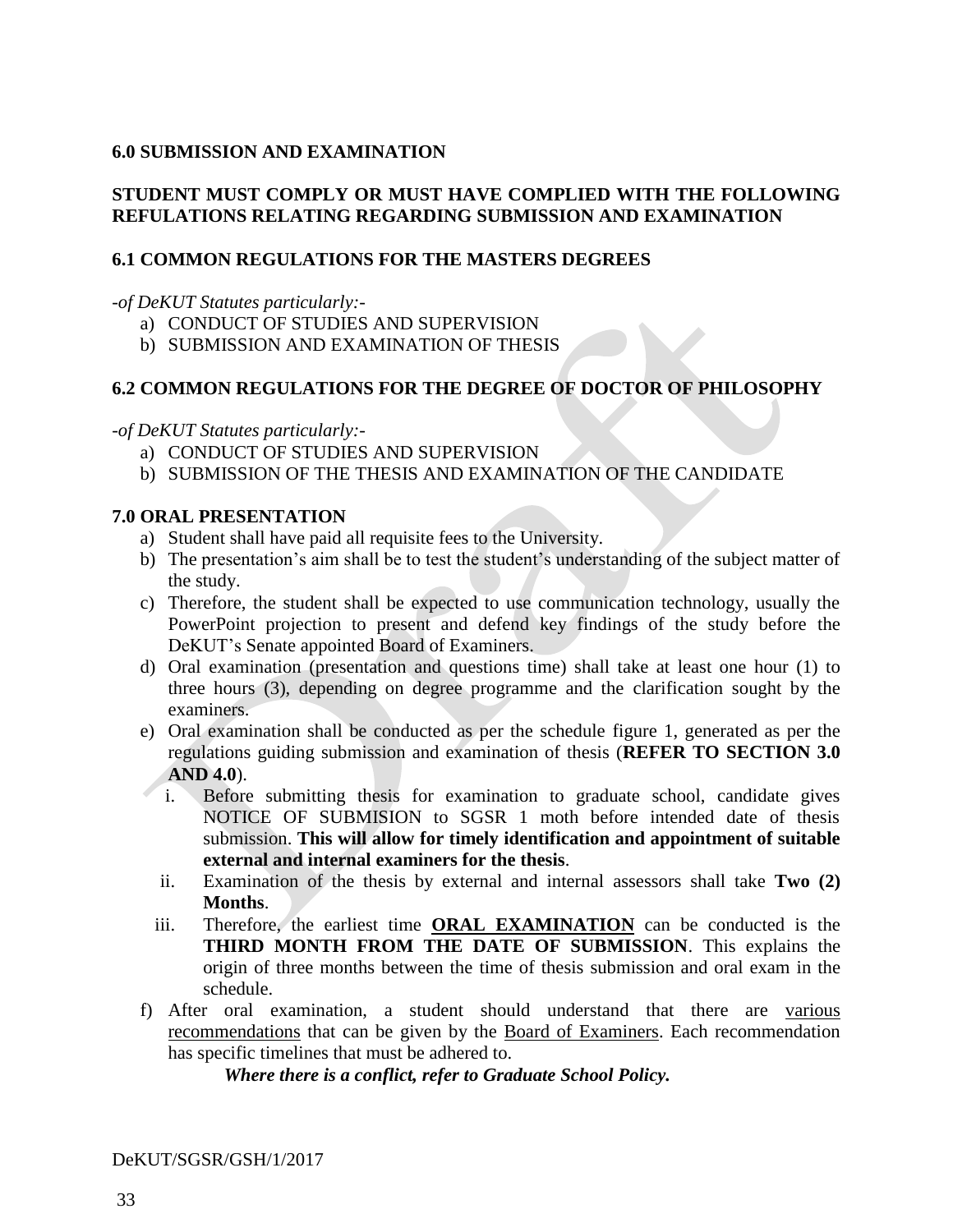| <b>Verdict</b>                    | <b>Correction Timelines</b>                 | <b>Correction</b>         |  |
|-----------------------------------|---------------------------------------------|---------------------------|--|
|                                   | for Masters                                 | <b>Timelines for Ph.D</b> |  |
| Accepted without correction       | Candidate allowed to binds and submit final |                           |  |
|                                   | hard-bound six copies of thesis             |                           |  |
| Accepted with minor correction    | Within 3 months                             | Within 4 months           |  |
| Accepted with major corrections   | 3-6 months                                  | 4-8 months                |  |
| Resubmission                      | 6-12 months                                 | 8-12 months               |  |
|                                   | (Re-examination)                            | (Re-examination)          |  |
| Not acceptable for a DeKUT degree | Discontinuation                             |                           |  |

**Table 1: Oral examination recommendations and correction timelines**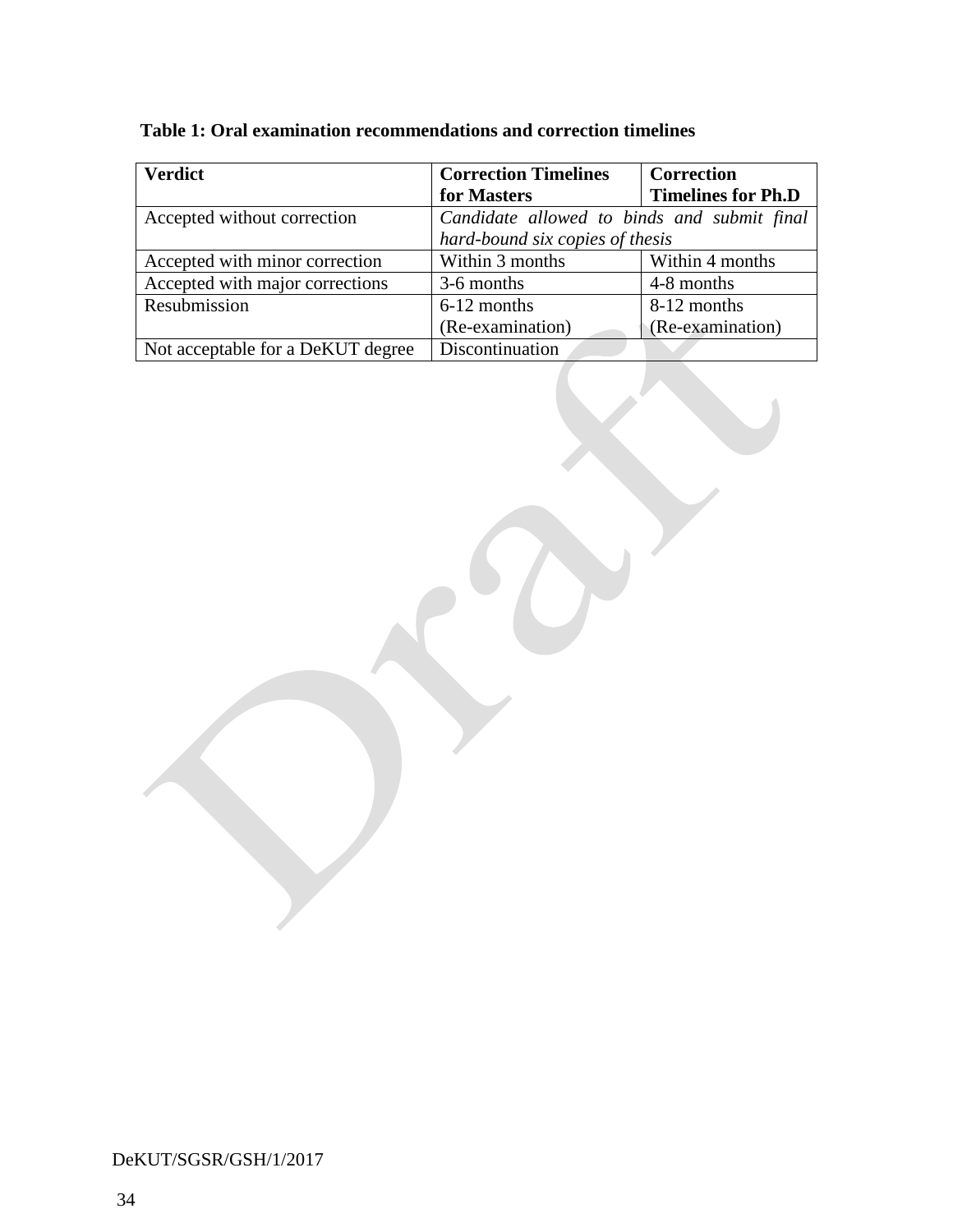| <b>Dates For Defenses</b> | <b>January</b>   | March       | May              | July        | September   | November    |
|---------------------------|------------------|-------------|------------------|-------------|-------------|-------------|
|                           |                  |             |                  |             |             |             |
| November/December         | <b>Oral Exam</b> |             |                  |             |             |             |
| <b>Submission</b>         |                  |             |                  |             |             |             |
| January/February          |                  | Oral        |                  |             |             |             |
| <b>Submission</b>         |                  | <b>Exam</b> |                  |             |             |             |
| March/April               |                  |             | <b>Oral Exam</b> |             |             |             |
| <b>Submission</b>         |                  |             |                  |             |             |             |
| May/June                  |                  |             |                  | Oral        |             |             |
| <b>Submission</b>         |                  |             |                  | <b>Exam</b> |             |             |
| July/August               |                  |             |                  |             | Oral        |             |
| <b>Submission</b>         |                  |             |                  |             | <b>Exam</b> |             |
| September/October         |                  |             |                  |             |             | Oral        |
| <b>Submission</b>         |                  |             |                  |             |             | <b>Exam</b> |

**Figure 1: Thesis Oral Examination Schedule.**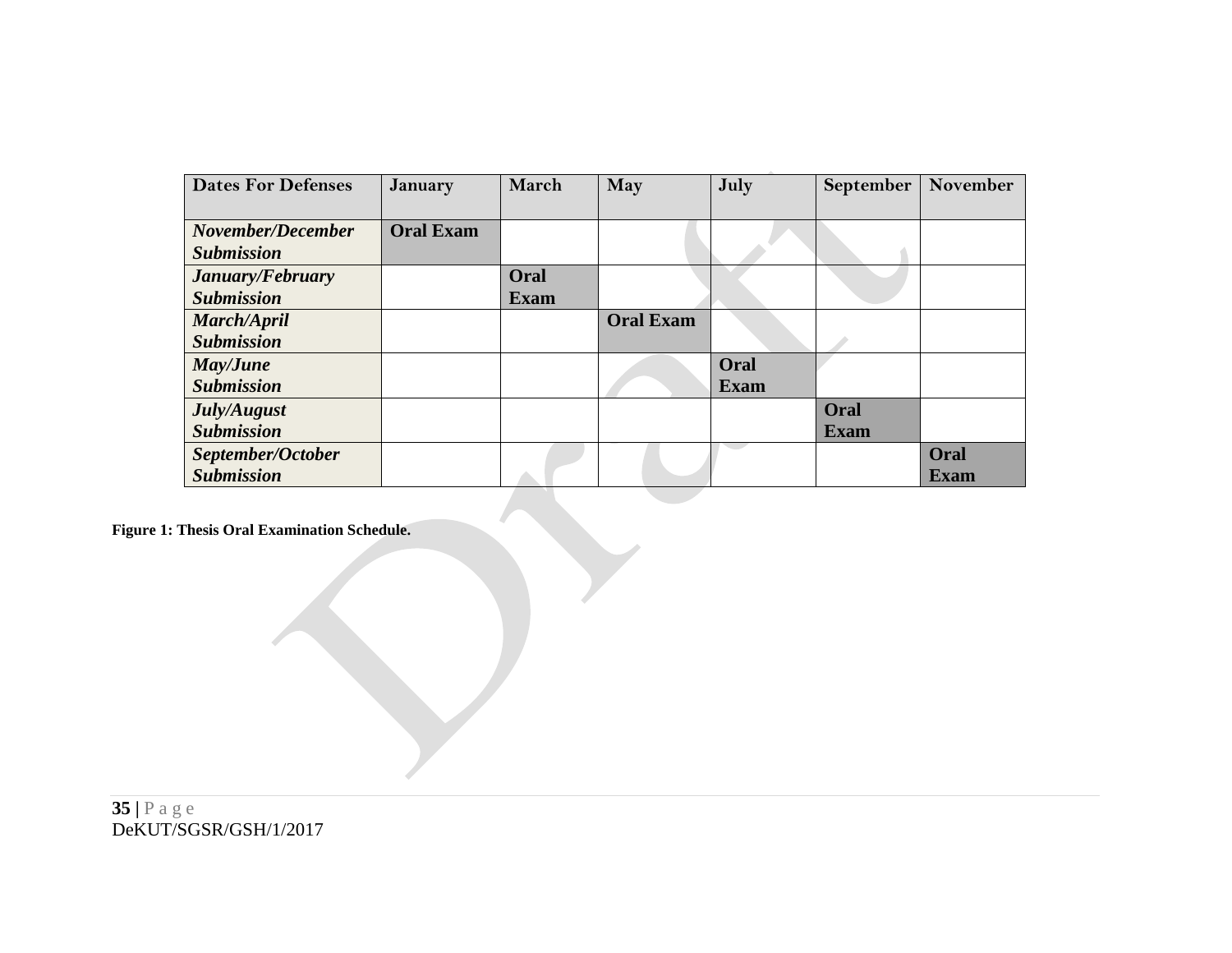# <span id="page-38-0"></span>**8.0 FINAL THESIS**

- Final thesis shall be submitted in the appropriate format and colour of the School/Institute.
- Requisite hardcover bound copies of thesis duly signed by student and supervisors submitted together with a duly signed correction certificate.
- Properly signed Anti-plagiarism Declaration form by the student.
- Requisite publications from the thesis (as per the demands of the curriculum).
- The thesis should be accompanied by a CD and a soft copy.

# <span id="page-38-1"></span>**9.0 AWARD OF THE DEGREE**

- Student should consult with his/her respective Department /Institute to get acquainted with the publication requirements of the programme he/she has been admitted into and registered in.
- Before award of a degree, a Masters student must show proof of Submission of at least one paper from the thesis in a peer refereed journal. PhD student must show proof of Publication of At least Two papers in a peer refereed journal.
- The DeKUT Senate shall only approve Award of the Degree after the student has fulfilled all the requirements relating to the Degree admitted into.

# <span id="page-38-2"></span>**10.0. GRADUATION**

- a) DeKUT graduation is usually held in April every year. A student wishing to graduate should have handed in **the requisite six hard bound copies latest THREE WEEKS to the graduation date**. This will coincide with the **LAST SENATE BOARD OF EXAMINERS** that approves the **Final Graduation Booklet**.
- b) **DEFENDING NEAR GRADUATION DOES NOT GUARANTEE A STUDENT TO AUTOMATICALLY PARTICIPATE IN A GRADUATION CEREMONY**.
- c) Student should note that the BOARD OF EXAMINERS' recommendation and the **TIME OF DEFENSE**, might lead to one not graduating immediately after oral examination.
- d) It is therefore advisable that supervisors and students must take into account the graduation month (April) as they work.